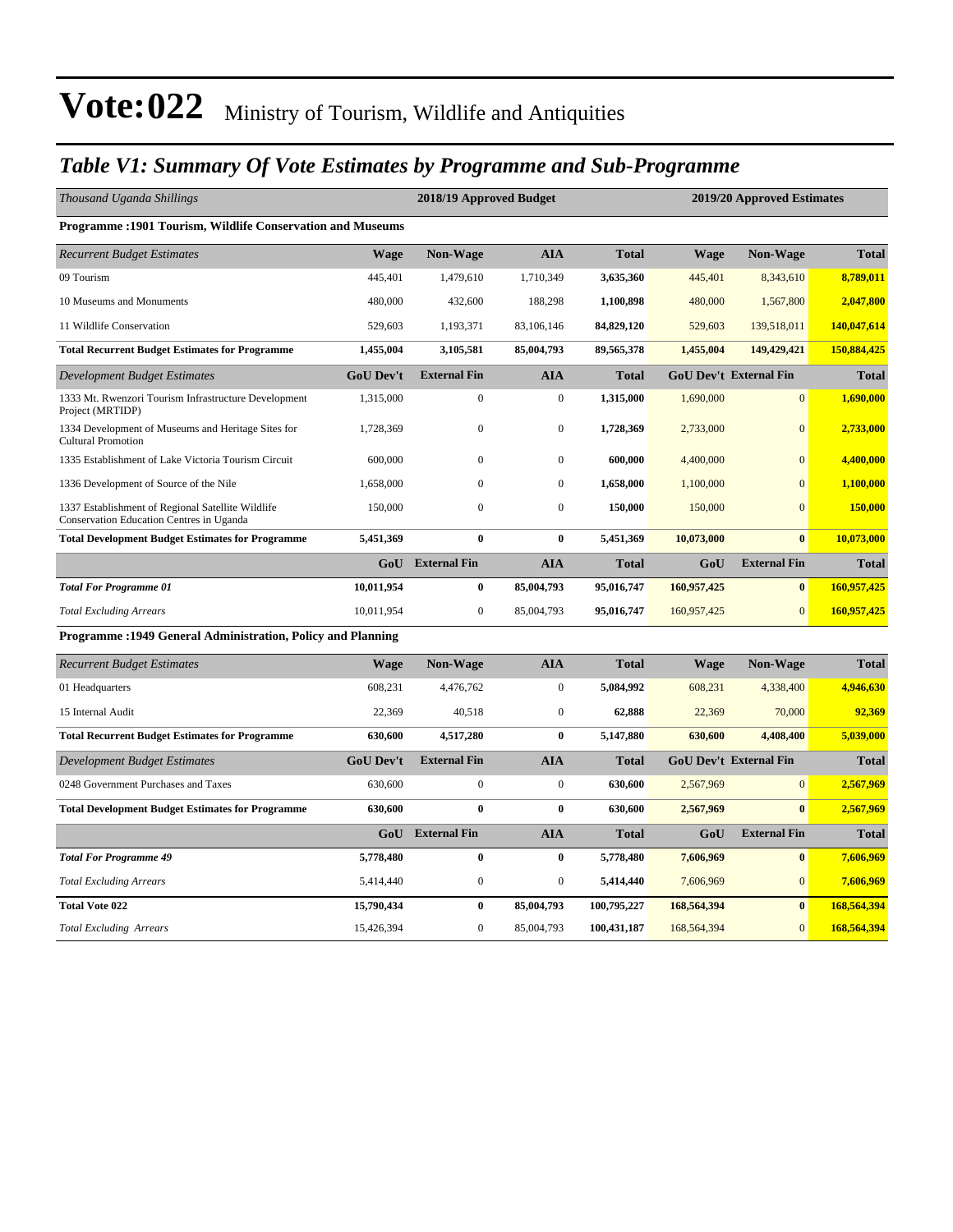#### *Table V2: Summary Vote Estimates by Item*

| Thousand Uganda Shillings                                   |           |                     | 2018/19 Approved Budget<br>2019/20Approved Estimates |              |                  |                     |               |
|-------------------------------------------------------------|-----------|---------------------|------------------------------------------------------|--------------|------------------|---------------------|---------------|
|                                                             | GoU       | <b>External Fin</b> | AIA                                                  | <b>Total</b> | GoU              | <b>External Fin</b> | <b>Total</b>  |
| <b>Employees, Goods and Services (Outputs Provided)</b>     | 8,146,569 | $\bf{0}$            | 188,298                                              | 8,334,867    | 13,586,394       | $\bf{0}$            | 13,586,394    |
| 211101 General Staff Salaries                               | 2,085,604 | $\bf{0}$            | 0                                                    | 2,085,604    | 2,085,604        | $\bf{0}$            | 2,085,604     |
| 211103 Allowances (Inc. Casuals, Temporary)                 | 582,700   | $\bf{0}$            | 22,000                                               | 604,700      | 715,971          | $\bf{0}$            | 715,971       |
| 212102 Pension for General Civil Service                    | 726,611   | $\bf{0}$            | $\bf{0}$                                             | 726,611      | 824,238          | $\bf{0}$            | 824,238       |
| 213001 Medical expenses (To employees)                      | 7,200     | $\bf{0}$            | 0                                                    | 7,200        | 15,200           | $\bf{0}$            | <b>15,200</b> |
| 213002 Incapacity, death benefits and funeral expenses      | 24,000    | $\bf{0}$            | $\bf{0}$                                             | 24,000       | 24,007           | $\bf{0}$            | 24,007        |
| 213004 Gratuity Expenses                                    | 234,635   | $\bf{0}$            | 0                                                    | 234,635      | 234,635          | $\bf{0}$            | 234,635       |
| 221001 Advertising and Public Relations                     | 60,275    | $\bf{0}$            | 17,000                                               | 77,275       | 328,985          | $\bf{0}$            | 328,985       |
| 221002 Workshops and Seminars                               | 80,160    | $\bf{0}$            | $\bf{0}$                                             | 80,160       | 701,919          | $\bf{0}$            | 701,919       |
| 221003 Staff Training                                       | 57,460    | $\bf{0}$            | $\bf{0}$                                             | 57,460       | 232,373          | $\bf{0}$            | 232,373       |
| 221005 Hire of Venue (chairs, projector, etc)               | 98,053    | $\bf{0}$            | $\bf{0}$                                             | 98,053       | 233,560          | $\bf{0}$            | 233,560       |
| 221007 Books, Periodicals & Newspapers                      | 21,125    | $\bf{0}$            | 0                                                    | 21,125       | 24,200           | $\bf{0}$            | 24,200        |
| 221008 Computer supplies and Information Technology<br>(TT) | 57,000    | $\bf{0}$            | $\bf{0}$                                             | 57,000       | 44,000           | $\bf{0}$            | 44,000        |
| 221009 Welfare and Entertainment                            | 243,107   | $\bf{0}$            | $\bf{0}$                                             | 243,107      | 185,200          | $\bf{0}$            | 185,200       |
| 221011 Printing, Stationery, Photocopying and Binding       | 248,976   | $\bf{0}$            | $\bf{0}$                                             | 248,976      | 414,169          | $\bf{0}$            | 414,169       |
| 221012 Small Office Equipment                               | 9,620     | $\bf{0}$            | $\bf{0}$                                             | 9,620        | $\boldsymbol{0}$ | $\bf{0}$            | $\bf{0}$      |
| 221016 IFMS Recurrent costs                                 | 15,000    | $\bf{0}$            | 0                                                    | 15,000       | 30,000           | $\bf{0}$            | 30,000        |
| 221017 Subscriptions                                        | 147,133   | $\bf{0}$            | $\bf{0}$                                             | 147,133      | 231,943          | $\bf{0}$            | 231,943       |
| 221020 IPPS Recurrent Costs                                 | 43,000    | $\bf{0}$            | $\bf{0}$                                             | 43,000       | 30,000           | $\bf{0}$            | 30,000        |
| 222001 Telecommunications                                   | 100,353   | $\bf{0}$            | 0                                                    | 100,353      | 90,751           | $\bf{0}$            | 90,751        |
| 222002 Postage and Courier                                  | 12,000    | $\bf{0}$            | $\bf{0}$                                             | 12,000       | 21,600           | $\bf{0}$            | 21,600        |
| 223003 Rent – (Produced Assets) to private entities         | 1,764,000 | $\bf{0}$            | $\bf{0}$                                             | 1,764,000    | 1,764,000        | $\bf{0}$            | 1,764,000     |
| 223004 Guard and Security services                          | 73,939    | $\bf{0}$            | 30,698                                               | 104,637      | 102,000          | $\bf{0}$            | 102,000       |
| 223005 Electricity                                          | 86,831    | $\bf{0}$            | $\bf{0}$                                             | 86,831       | 102,831          | $\bf{0}$            | 102,831       |
| 223006 Water                                                | 24,000    | $\bf{0}$            | $\bf{0}$                                             | 24,000       | 22,000           | $\bf{0}$            | 22,000        |
| 224004 Cleaning and Sanitation                              | 143,177   | $\bf{0}$            | 33,500                                               | 176,677      | 160,000          | $\bf{0}$            | 160,000       |
| 224005 Uniforms, Beddings and Protective Gear               | $\bf{0}$  | $\bf{0}$            | $\bf{0}$                                             | $\bf{0}$     | 10,000           | $\bf{0}$            | 10,000        |
| 225001 Consultancy Services- Short term                     | 149,704   | $\bf{0}$            | $\bf{0}$                                             | 149,704      | 1,028,000        | $\bf{0}$            | 1,028,000     |
| 225002 Consultancy Services-Long-term                       | 115,000   | $\bf{0}$            | $\bf{0}$                                             | 115,000      | 801,480          | $\bf{0}$            | 801,480       |
| 227001 Travel inland                                        | 328,628   | 0                   | $\bf{0}$                                             | 328,628      | 1,409,656        | $\bf{0}$            | 1,409,656     |
| 227002 Travel abroad                                        | 233,727   | $\bf{0}$            | $\bf{0}$                                             | 233,727      | 730,172          | $\bf{0}$            | 730,172       |
| 227004 Fuel, Lubricants and Oils                            | 165,550   | $\bf{0}$            | $\bf{0}$                                             | 165,550      | 412,801          | $\bf{0}$            | 412,801       |
| 228001 Maintenance - Civil                                  | 8,000     | $\bf{0}$            | 0                                                    | 8,000        | 119,000          | $\bf{0}$            | 119,000       |
| 228002 Maintenance - Vehicles                               | 100,000   | $\bf{0}$            | $\bf{0}$                                             | 100,000      | 180,000          | $\bf{0}$            | 180,000       |
| 228003 Maintenance – Machinery, Equipment &<br>Furniture    | 0         | $\bf{0}$            | 0                                                    | $\bf{0}$     | 120,000          | $\bf{0}$            | 120,000       |
| 228004 Maintenance – Other                                  | 50,000    | $\boldsymbol{0}$    | 85,100                                               | 135,100      | 96,100           | $\bf{0}$            | 96,100        |
| 282103 Scholarships and related costs                       | 50,000    | $\bf{0}$            | $\bf{0}$                                             | 50,000       | 60,000           | $\bf{0}$            | 60,000        |
| <b>Grants, Transfers and Subsides (Outputs Funded)</b>      | 1,637,000 | $\bf{0}$            | 84,816,495                                           | 86,453,495   | 142,855,000      | $\bf{0}$            | 142,855,000   |
| 263104 Transfers to other govt. Units (Current)             | 0         | $\bf{0}$            | 84,816,495                                           | 84,816,495   | 136,668,303      | $\bf{0}$            | 136,668,303   |
| 264101 Contributions to Autonomous Institutions             | 737,000   | $\boldsymbol{0}$    | $\boldsymbol{0}$                                     | 737,000      | 5,086,697        | $\bf{0}$            | 5,086,697     |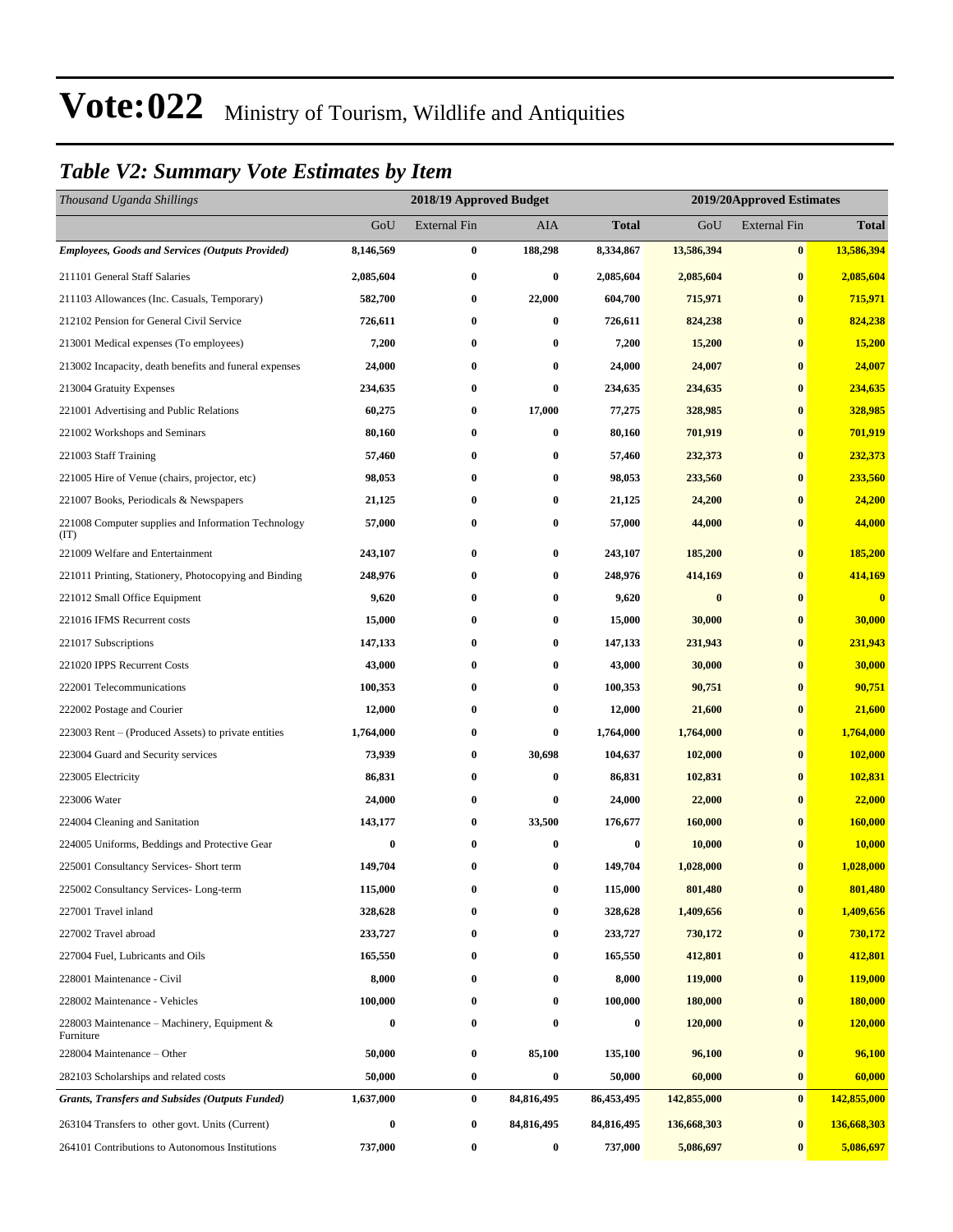| 264102 Contributions to Autonomous Institutions (Wage<br>Subventions) | 900.000    | $\bf{0}$     | $\mathbf{0}$ | 900,000     | 1,100,000   | $\bf{0}$       | 1,100,000               |
|-----------------------------------------------------------------------|------------|--------------|--------------|-------------|-------------|----------------|-------------------------|
| <b>Investment</b> (Capital Purchases)                                 | 5,642,825  | $\bf{0}$     | $\bf{0}$     | 5,642,825   | 12,123,000  | $\bf{0}$       | 12,123,000              |
| 281502 Feasibility Studies for Capital Works                          | 1,996,225  | $\bf{0}$     | $\bf{0}$     | 1,996,225   | 770,000     | $\bf{0}$       | 770,000                 |
| 281503 Engineering and Design Studies & Plans for<br>capital works    | 20,000     | $\bf{0}$     | $\bf{0}$     | 20,000      | 200,000     | $\bf{0}$       | 200,000                 |
| 281504 Monitoring, Supervision & Appraisal of capital<br>works        | 321,000    | $\bf{0}$     | $\bf{0}$     | 321,000     | 713,000     | $\bf{0}$       | 713,000                 |
| 311101 Land                                                           | $\bf{0}$   | $\bf{0}$     | $\bf{0}$     | $\bf{0}$    | 150,000     | $\bf{0}$       | 150,000                 |
| 312101 Non-Residential Buildings                                      | 1,550,000  | $\bf{0}$     | $\bf{0}$     | 1,550,000   | 6,050,000   | $\bf{0}$       | 6,050,000               |
| 312102 Residential Buildings                                          | $\bf{0}$   | $\bf{0}$     | $\bf{0}$     | $\bf{0}$    | 200,000     | $\bf{0}$       | 200,000                 |
| 312104 Other Structures                                               | 1,400,000  | $\bf{0}$     | $\bf{0}$     | 1,400,000   | 3,759,000   | $\bf{0}$       | 3,759,000               |
| 312202 Machinery and Equipment                                        | 73,600     | $\bf{0}$     | $\bf{0}$     | 73,600      | $\bf{0}$    | $\bf{0}$       | $\bf{0}$                |
| 312203 Furniture & Fixtures                                           | $\bf{0}$   | $\bf{0}$     | $\bf{0}$     | $\bf{0}$    | 100,000     | $\bf{0}$       | 100,000                 |
| 312211 Office Equipment                                               | 10,000     | $\bf{0}$     | $\bf{0}$     | 10,000      | $\bf{0}$    | $\bf{0}$       | $\bf{0}$                |
| 312213 ICT Equipment                                                  | 272,000    | $\bf{0}$     | $\bf{0}$     | 272,000     | 181,000     | $\bf{0}$       | 181,000                 |
| <b>Arrears</b>                                                        | 364,040    | $\bf{0}$     | $\bf{0}$     | 364,040     | $\bf{0}$    | $\mathbf{0}$   | $\bf{0}$                |
| 321605 Domestic arrears (Budgeting)                                   | 364,040    | $\bf{0}$     | $\bf{0}$     | 364,040     | $\bf{0}$    | $\bf{0}$       | $\overline{\mathbf{0}}$ |
| <b>Grand Total Vote 022</b>                                           | 15,790,434 | $\bf{0}$     | 85,004,793   | 100,795,227 | 168,564,394 | $\bf{0}$       | 168,564,394             |
| <b>Total Excluding Arrears</b>                                        | 15,426,394 | $\mathbf{0}$ | 85,004,793   | 100,431,187 | 168,564,394 | $\overline{0}$ | 168,564,394             |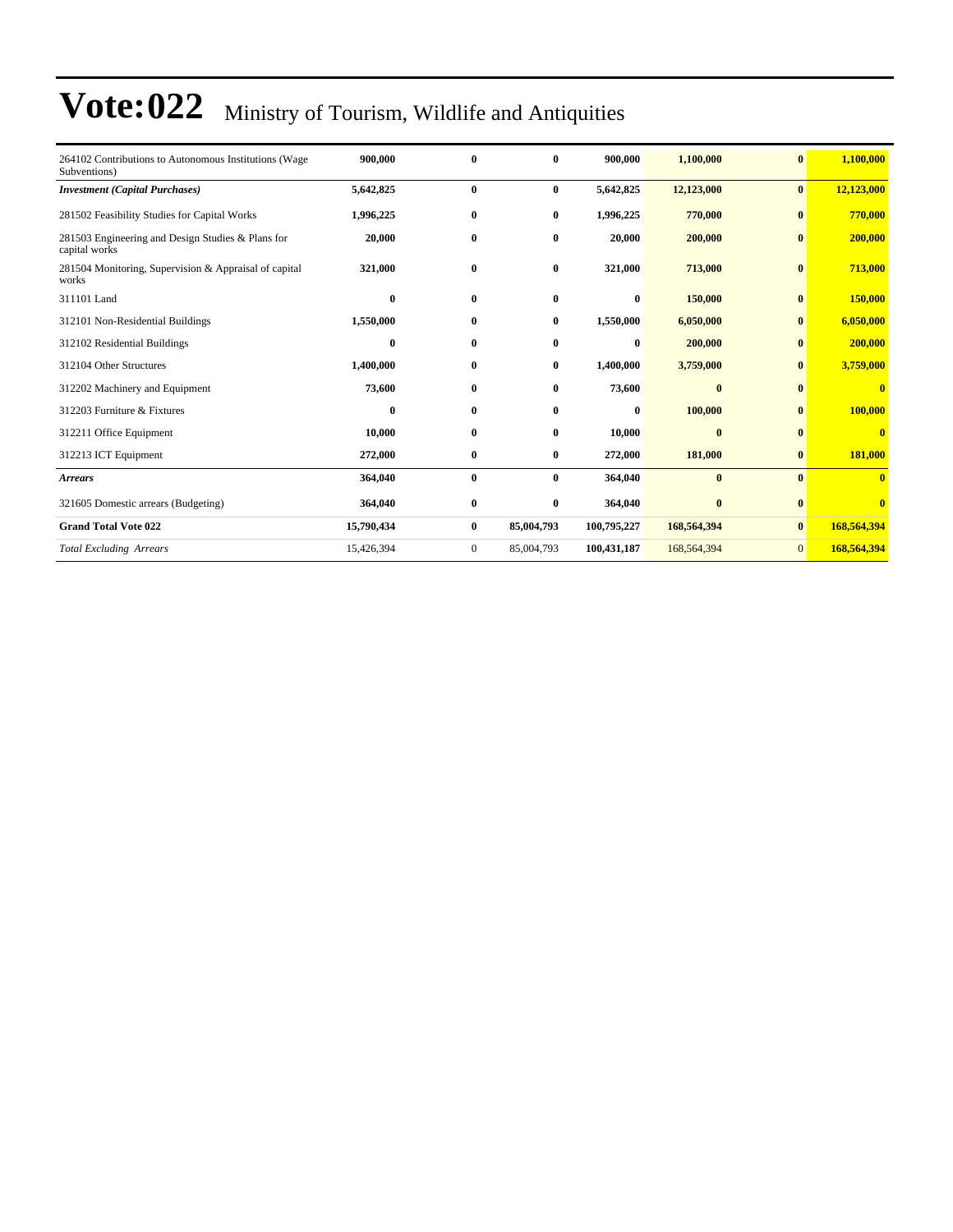#### *Table V3: Detailed Estimates by Programme, Sub Programme, Output and Item*

#### *Programme :1901 Tourism, Wildlife Conservation and Museums*

*Recurrent Budget Estimates*

#### **SubProgramme 09 Tourism**

| Thousand Uganda Shillings                                         |                           | 2018/19 Approved Budget |                  |              |                       | 2019/20 Approved Estimates |                |
|-------------------------------------------------------------------|---------------------------|-------------------------|------------------|--------------|-----------------------|----------------------------|----------------|
| <b>Outputs Provided</b>                                           | Wage                      | Non Wage                | <b>AIA</b>       | <b>Total</b> | Wage                  | Non Wage                   | <b>Total</b>   |
| <b>Output 190101 Policies, Strategies and Monitoring Services</b> |                           |                         |                  |              |                       |                            |                |
| 211101 General Staff Salaries                                     | 75,000                    | $\boldsymbol{0}$        | $\boldsymbol{0}$ | 75,000       | 75,000                | $\boldsymbol{0}$           | 75,000         |
| 211103 Allowances (Inc. Casuals, Temporary)                       | $\boldsymbol{0}$          | 6,600                   | $\boldsymbol{0}$ | 6,600        | $\mathbf{0}$          | 60,750                     | 60,750         |
| 221002 Workshops and Seminars                                     | $\boldsymbol{0}$          | $\overline{0}$          | $\mathbf{0}$     | $\bf{0}$     | $\mathbf{0}$          | 255,900                    | 255,900        |
| 221005 Hire of Venue (chairs, projector, etc)                     | $\boldsymbol{0}$          | 5,682                   | $\mathbf{0}$     | 5,682        | $\mathbf{0}$          | 40,000                     | 40,000         |
| 221011 Printing, Stationery, Photocopying and Binding             | $\boldsymbol{0}$          | $\boldsymbol{0}$        | $\mathbf{0}$     | $\bf{0}$     | $\boldsymbol{0}$      | 30,000                     | 30,000         |
| 221017 Subscriptions                                              | $\boldsymbol{0}$          | 78,252                  | $\mathbf{0}$     | 78,252       | $\mathbf{0}$          | 176,000                    | 176,000        |
| 225001 Consultancy Services- Short term                           | $\boldsymbol{0}$          | $\overline{0}$          | $\boldsymbol{0}$ | $\bf{0}$     | $\mathbf{0}$          | 150,000                    | 150,000        |
| 227001 Travel inland                                              | $\overline{0}$            | 9,866                   | $\mathbf{0}$     | 9,866        | $\mathbf{0}$          | 280,000                    | <b>280,000</b> |
| 227004 Fuel, Lubricants and Oils                                  | $\boldsymbol{0}$          | 5,800                   | $\boldsymbol{0}$ | 5,800        | $\boldsymbol{0}$      | 32,250                     | 32,250         |
| <b>Total Cost of Output 01</b>                                    | 75,000                    | 106,200                 | 0                | 181,200      | 75,000                | 1,024,900                  | 1,099,900      |
| Output 190104 Tourism Investment, Promotion and Marketing         |                           |                         |                  |              |                       |                            |                |
| 211101 General Staff Salaries                                     | 370,401                   | $\boldsymbol{0}$        | $\mathbf{0}$     | 370,401      | 370,401               | $\overline{0}$             | 370,401        |
| 211103 Allowances (Inc. Casuals, Temporary)                       | $\boldsymbol{0}$          | 36,000                  | $\boldsymbol{0}$ | 36,000       | $\mathbf{0}$          | 112,400                    | 112,400        |
| 212102 Pension for General Civil Service                          | $\mathbf{0}$              | 200,000                 | $\mathbf{0}$     | 200,000      | $\boldsymbol{0}$      | 200,000                    | 200,000        |
| 221001 Advertising and Public Relations                           | $\boldsymbol{0}$          | 6,125                   | $\mathbf{0}$     | 6,125        | $\mathbf{0}$          | 127,000                    | 127,000        |
| 221002 Workshops and Seminars                                     | $\boldsymbol{0}$          | 18,975                  | $\mathbf{0}$     | 18,975       | $\boldsymbol{0}$      | 28,500                     | 28,500         |
| 221003 Staff Training                                             | $\mathbf{0}$              | 20,000                  | $\mathbf{0}$     | 20,000       | $\mathbf{0}$          | $\mathbf{0}$               | $\mathbf{0}$   |
| 221005 Hire of Venue (chairs, projector, etc)                     | $\mathbf{0}$              | 34,600                  | $\mathbf{0}$     | 34,600       | $\mathbf{0}$          | 47,445                     | 47,445         |
| 221009 Welfare and Entertainment                                  | $\mathbf{0}$              | 12,000                  | $\boldsymbol{0}$ | 12,000       | $\boldsymbol{0}$      | 40,000                     | 40,000         |
| 221011 Printing, Stationery, Photocopying and Binding             | 0                         | 10,000                  | $\boldsymbol{0}$ | 10,000       | $\boldsymbol{0}$      | 42,000                     | 42,000         |
| 221017 Subscriptions                                              | $\boldsymbol{0}$          | 17,110                  | $\boldsymbol{0}$ | 17,110       | $\boldsymbol{0}$      | $\overline{0}$             | $\bf{0}$       |
| 222001 Telecommunications                                         | $\mathbf{0}$              | $\boldsymbol{0}$        | $\mathbf{0}$     | $\bf{0}$     | $\boldsymbol{0}$      | 20,550                     | 20,550         |
| 223003 Rent – (Produced Assets) to private entities               | $\boldsymbol{0}$          | $\overline{0}$          | $\boldsymbol{0}$ | $\bf{0}$     | $\mathbf{0}$          | 500,000                    | 500,000        |
| 223004 Guard and Security services                                | $\boldsymbol{0}$          | 6,000                   | $\mathbf{0}$     | 6,000        | $\boldsymbol{0}$      | $\mathbf{0}$               | $\bf{0}$       |
| 225001 Consultancy Services- Short term                           | $\mathbf{0}$              | 10,600                  | $\mathbf{0}$     | 10,600       | $\mathbf{0}$          | $\overline{0}$             | $\bf{0}$       |
| 227001 Travel inland                                              | $\boldsymbol{0}$          | 10,000                  | $\boldsymbol{0}$ | 10,000       | $\boldsymbol{0}$      | 43,690                     | 43,690         |
| 227002 Travel abroad                                              | $\boldsymbol{0}$          | 92,000                  | $\boldsymbol{0}$ | 92,000       | $\mathbf{0}$          | 164,000                    | 164,000        |
| 227004 Fuel, Lubricants and Oils                                  | $\boldsymbol{0}$          | $\boldsymbol{0}$        | $\boldsymbol{0}$ | $\bf{0}$     | $\mathbf{0}$          | 39,125                     | 39,125         |
| 228002 Maintenance - Vehicles                                     | $\boldsymbol{0}$          | $\boldsymbol{0}$        | $\boldsymbol{0}$ | $\bf{0}$     | $\mathbf{0}$          | 40,000                     | 40,000         |
| <b>Total Cost of Output 04</b>                                    | 370,401                   | 473,410                 | 0                | 843,811      | 370,401               | 1,404,710                  | 1,775,111      |
| <b>Total Cost Of Outputs Provided</b>                             | 445,401                   | 579,610                 | $\bf{0}$         | 1,025,011    | 445,401               | 2,429,610                  | 2,875,011      |
| <b>Outputs Funded</b>                                             | Wage                      | Non Wage                | AIA              | <b>Total</b> | Wage                  | Non Wage                   | <b>Total</b>   |
| Output 190154 Hotel and Tourism Training Institute (HTTI)         |                           |                         |                  |              |                       |                            |                |
| 263104 Transfers to other govt. Units (Current)                   | $\boldsymbol{0}$          | $\boldsymbol{0}$        | 1,710,349        | 1,710,349    | $\mathbf{0}$          | 2,064,000                  | 2,064,000      |
| o/w UHTTI NTR                                                     | $\boldsymbol{\mathit{0}}$ | 0                       | 1,710,349        | 1,710,349    | $\boldsymbol{\theta}$ | $\boldsymbol{\mathit{0}}$  | $\mathbf{0}$   |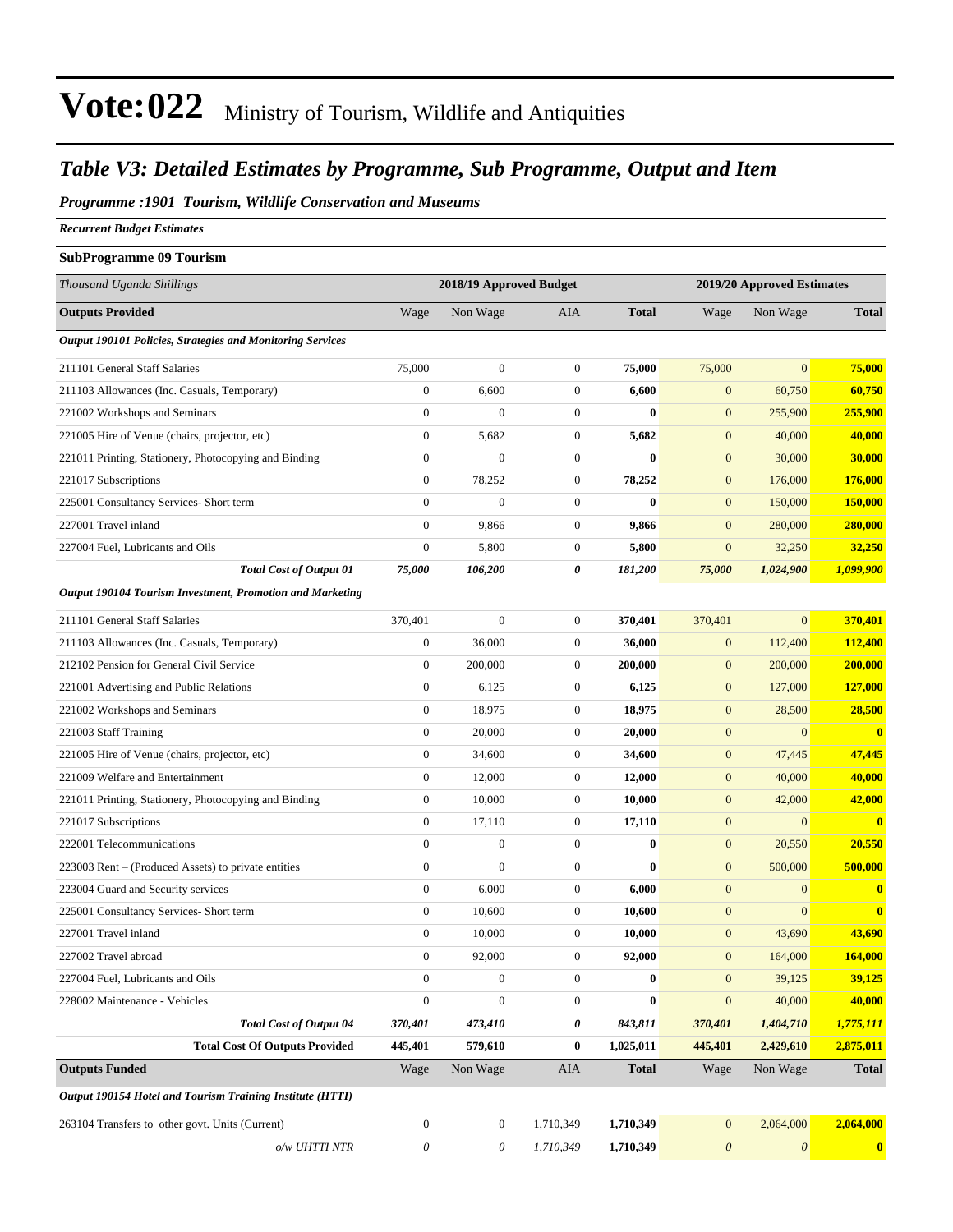| o/w Subvention to UHTTI based on revenue collection                   | $\theta$         | $\theta$                | $\theta$         | $\bf{0}$     | $\boldsymbol{\theta}$ | 2,064,000                  | 2,064,000     |
|-----------------------------------------------------------------------|------------------|-------------------------|------------------|--------------|-----------------------|----------------------------|---------------|
| 264101 Contributions to Autonomous Institutions                       | $\mathbf{0}$     | 300,000                 | $\boldsymbol{0}$ | 300,000      | $\mathbf{0}$          | 3,250,000                  | 3,250,000     |
| o/w Support towards UHTTI operations                                  | $\theta$         | 300,000                 | $\theta$         | 300,000      | $\boldsymbol{\theta}$ | $\theta$                   | $\bf{0}$      |
| o/w Transfers to HTTI                                                 | $\theta$         | $\theta$                | $\theta$         | $\bf{0}$     | $\boldsymbol{\theta}$ | 3,250,000                  | 3,250,000     |
| 264102 Contributions to Autonomous Institutions (Wage<br>Subventions) | $\boldsymbol{0}$ | 600,000                 | $\boldsymbol{0}$ | 600,000      | $\mathbf{0}$          | 600,000                    | 600,000       |
| o/w Wage subvention to UHTTI                                          | 0                | 600,000                 | $\theta$         | 600,000      | $\boldsymbol{\theta}$ | $\boldsymbol{0}$           | $\bf{0}$      |
| o/w Transfers to HTTI                                                 | $\theta$         | $\theta$                | $\theta$         | $\bf{0}$     | $\boldsymbol{\theta}$ | 600,000                    | 600,000       |
| <b>Total Cost of Output 54</b>                                        | 0                | 900,000                 | 1,710,349        | 2,610,349    | 0                     | 5,914,000                  | 5,914,000     |
| <b>Total Cost Of Outputs Funded</b>                                   | $\bf{0}$         | 900,000                 | 1,710,349        | 2,610,349    | $\bf{0}$              | 5,914,000                  | 5,914,000     |
| <b>Total Cost for SubProgramme 09</b>                                 | 445,401          | 1,479,610               | 1,710,349        | 3,635,360    | 445,401               | 8,343,610                  | 8,789,011     |
| <b>Total Excluding Arrears</b>                                        | 445,401          | 1,479,610               | 1,710,349        | 3,635,360    | 445,401               | 8,343,610                  | 8,789,011     |
| <b>SubProgramme 10 Museums and Monuments</b>                          |                  |                         |                  |              |                       |                            |               |
| Thousand Uganda Shillings                                             |                  | 2018/19 Approved Budget |                  |              |                       | 2019/20 Approved Estimates |               |
| <b>Outputs Provided</b>                                               | Wage             | Non Wage                | AIA              | <b>Total</b> | Wage                  | Non Wage                   | <b>Total</b>  |
| Output 190101 Policies, Strategies and Monitoring Services            |                  |                         |                  |              |                       |                            |               |
| 211101 General Staff Salaries                                         | 230,000          | $\overline{0}$          | $\boldsymbol{0}$ | 230,000      | 230,000               | $\mathbf{0}$               | 230,000       |
| 221002 Workshops and Seminars                                         | $\boldsymbol{0}$ | $\boldsymbol{0}$        | $\boldsymbol{0}$ | $\bf{0}$     | $\mathbf{0}$          | 14,000                     | <b>14,000</b> |
| 221005 Hire of Venue (chairs, projector, etc)                         | $\mathbf{0}$     | $\overline{0}$          | $\boldsymbol{0}$ | $\bf{0}$     | $\mathbf{0}$          | 30,000                     | 30,000        |
| 221017 Subscriptions                                                  | $\mathbf{0}$     | 39,600                  | $\boldsymbol{0}$ | 39,600       | $\mathbf{0}$          | 39,600                     | <b>39,600</b> |
| 227001 Travel inland                                                  | $\mathbf{0}$     | 24,200                  | $\boldsymbol{0}$ | 24,200       | $\mathbf{0}$          | 10,000                     | 10,000        |
| 227002 Travel abroad                                                  | $\boldsymbol{0}$ | 21,000                  | $\boldsymbol{0}$ | 21,000       | $\mathbf{0}$          | 55,000                     | 55,000        |
| <b>Total Cost of Output 01</b>                                        | 230,000          | 84,800                  | 0                | 314,800      | 230,000               | 148,600                    | 378,600       |
| <b>Output 190102 Museums Services</b>                                 |                  |                         |                  |              |                       |                            |               |
| 211101 General Staff Salaries                                         | 250,000          | $\boldsymbol{0}$        | $\boldsymbol{0}$ | 250,000      | 250,000               | $\Omega$                   | 250,000       |
| 211103 Allowances (Inc. Casuals, Temporary)                           | $\boldsymbol{0}$ | $\boldsymbol{0}$        | 22,000           | 22,000       | $\mathbf{0}$          | 105,200                    | 105,200       |
| 212102 Pension for General Civil Service                              | $\boldsymbol{0}$ | 200,000                 | $\boldsymbol{0}$ | 200,000      | $\mathbf{0}$          | 200,000                    | 200,000       |
| 221001 Advertising and Public Relations                               | $\overline{0}$   | $\boldsymbol{0}$        | 17,000           | 17,000       | $\mathbf{0}$          | 10,000                     | <b>10,000</b> |
| 221002 Workshops and Seminars                                         | $\mathbf{0}$     | $\boldsymbol{0}$        | $\mathbf{0}$     | $\bf{0}$     | $\mathbf{0}$          | 42,600                     | 42,600        |
| 221009 Welfare and Entertainment                                      | $\mathbf{0}$     | $\boldsymbol{0}$        | $\boldsymbol{0}$ | $\bf{0}$     | $\mathbf{0}$          | 40,000                     | 40,000        |
| 221011 Printing, Stationery, Photocopying and Binding                 | $\boldsymbol{0}$ | $\boldsymbol{0}$        | $\boldsymbol{0}$ | $\bf{0}$     | $\boldsymbol{0}$      | 44,000                     | 44,000        |
| 222001 Telecommunications                                             | $\boldsymbol{0}$ | $\boldsymbol{0}$        | $\boldsymbol{0}$ | $\bf{0}$     | $\boldsymbol{0}$      | 20,000                     | 20,000        |
| 223004 Guard and Security services                                    | $\boldsymbol{0}$ | $\boldsymbol{0}$        | 30,698           | 30,698       | $\boldsymbol{0}$      | 30,000                     | 30,000        |
| 223005 Electricity                                                    | $\boldsymbol{0}$ | $\boldsymbol{0}$        | $\boldsymbol{0}$ | $\bf{0}$     | $\mathbf{0}$          | 16,000                     | <b>16,000</b> |
| 223006 Water                                                          | $\boldsymbol{0}$ | $\boldsymbol{0}$        | $\boldsymbol{0}$ | $\bf{0}$     | $\boldsymbol{0}$      | 22,000                     | 22,000        |
| 224004 Cleaning and Sanitation                                        | $\boldsymbol{0}$ | 100,000                 | 33,500           | 133,500      | $\mathbf{0}$          | 110,000                    | 110,000       |
| 225001 Consultancy Services- Short term                               | $\boldsymbol{0}$ | $\mathbf{0}$            | $\boldsymbol{0}$ | $\bf{0}$     | $\mathbf{0}$          | 28,000                     | 28,000        |
| 225002 Consultancy Services-Long-term                                 | $\boldsymbol{0}$ | $\overline{0}$          | $\boldsymbol{0}$ | $\bf{0}$     | $\boldsymbol{0}$      | 155,000                    | 155,000       |
| 227001 Travel inland                                                  | $\boldsymbol{0}$ | 22,800                  | $\boldsymbol{0}$ | 22,800       | $\mathbf{0}$          | 153,900                    | 153,900       |
| 227002 Travel abroad                                                  | $\boldsymbol{0}$ | $\boldsymbol{0}$        | $\boldsymbol{0}$ | $\bf{0}$     | $\boldsymbol{0}$      | 40,000                     | 40,000        |
| 227004 Fuel, Lubricants and Oils                                      | $\boldsymbol{0}$ | $\boldsymbol{0}$        | $\boldsymbol{0}$ | $\pmb{0}$    | $\mathbf{0}$          | 46,400                     | 46,400        |
| 228001 Maintenance - Civil                                            | $\boldsymbol{0}$ | $\boldsymbol{0}$        | $\boldsymbol{0}$ | $\bf{0}$     | $\mathbf{0}$          | 109,000                    | 109,000       |
| 228002 Maintenance - Vehicles                                         | $\boldsymbol{0}$ | $\boldsymbol{0}$        | $\boldsymbol{0}$ | $\bf{0}$     | $\boldsymbol{0}$      | 40,000                     | 40,000        |
| 228003 Maintenance - Machinery, Equipment & Furniture                 | $\boldsymbol{0}$ | $\boldsymbol{0}$        | $\boldsymbol{0}$ | $\pmb{0}$    | $\mathbf{0}$          | 120,000                    | 120,000       |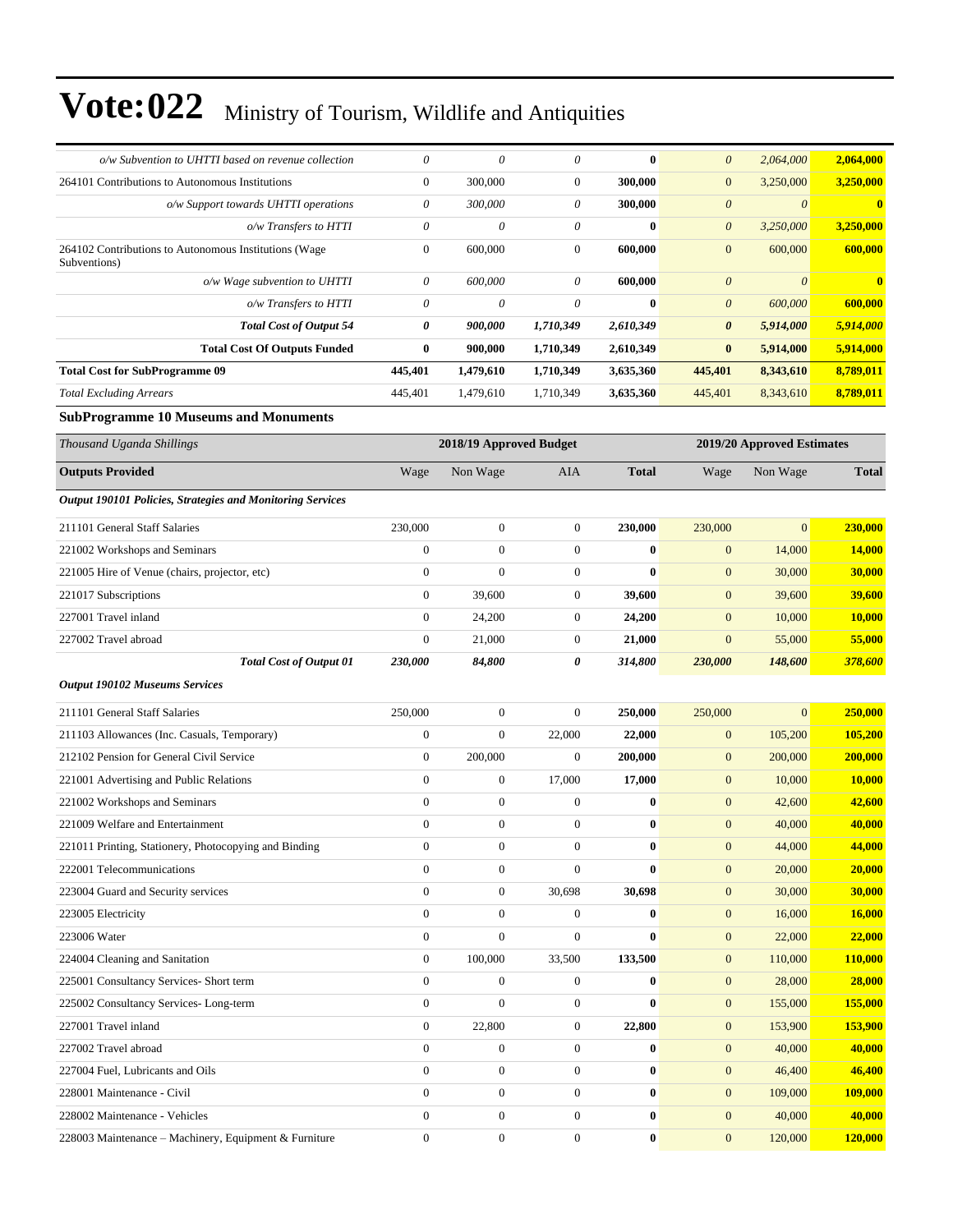| 228004 Maintenance – Other                                        | $\boldsymbol{0}$                                      | 25,000           | 85,100           | 110,100          | $\mathbf{0}$     | 87,100       | 87,100                  |  |
|-------------------------------------------------------------------|-------------------------------------------------------|------------------|------------------|------------------|------------------|--------------|-------------------------|--|
| <b>Total Cost of Output 02</b>                                    | 250,000                                               | 347,800          | 188,298          | 786,098          | 250,000          | 1,419,200    | 1,669,200               |  |
| <b>Total Cost Of Outputs Provided</b>                             | 480,000                                               | 432,600          | 188,298          | 1,100,898        | 480,000          | 1,567,800    | 2,047,800               |  |
| <b>Total Cost for SubProgramme 10</b>                             | 480,000                                               | 432,600          | 188,298          | 1,100,898        | 480,000          | 1,567,800    | 2,047,800               |  |
| <b>Total Excluding Arrears</b>                                    | 480,000                                               | 432,600          | 188,298          | 1,100,898        | 480,000          | 1,567,800    | 2,047,800               |  |
| <b>SubProgramme 11 Wildlife Conservation</b>                      |                                                       |                  |                  |                  |                  |              |                         |  |
| Thousand Uganda Shillings                                         | 2018/19 Approved Budget<br>2019/20 Approved Estimates |                  |                  |                  |                  |              |                         |  |
| <b>Outputs Provided</b>                                           | Wage                                                  | Non Wage         | AIA              | <b>Total</b>     | Wage             | Non Wage     | <b>Total</b>            |  |
| <b>Output 190101 Policies, Strategies and Monitoring Services</b> |                                                       |                  |                  |                  |                  |              |                         |  |
| 211101 General Staff Salaries                                     | 529,603                                               | $\boldsymbol{0}$ | $\boldsymbol{0}$ | 529,603          | 529,603          | $\mathbf{0}$ | 529,603                 |  |
| 211103 Allowances (Inc. Casuals, Temporary)                       | $\boldsymbol{0}$                                      | 29,600           | $\boldsymbol{0}$ | 29,600           | $\mathbf{0}$     | 4,820        | 4,820                   |  |
| 212102 Pension for General Civil Service                          | $\boldsymbol{0}$                                      | 200,000          | $\mathbf{0}$     | 200,000          | $\boldsymbol{0}$ | 200,000      | 200,000                 |  |
| 221001 Advertising and Public Relations                           | $\boldsymbol{0}$                                      | 25,275           | $\boldsymbol{0}$ | 25,275           | $\boldsymbol{0}$ | 132,985      | 132,985                 |  |
| 221002 Workshops and Seminars                                     | $\boldsymbol{0}$                                      | $\mathbf{0}$     | $\boldsymbol{0}$ | $\bf{0}$         | $\boldsymbol{0}$ | 63,075       | 63,075                  |  |
| 221005 Hire of Venue (chairs, projector, etc)                     | $\boldsymbol{0}$                                      | 13,000           | $\boldsymbol{0}$ | 13,000           | $\boldsymbol{0}$ | 46,015       | 46,015                  |  |
| 221009 Welfare and Entertainment                                  | $\boldsymbol{0}$                                      | 24,397           | $\boldsymbol{0}$ | 24,397           | $\boldsymbol{0}$ | $\mathbf{0}$ | $\overline{\mathbf{0}}$ |  |
| 221011 Printing, Stationery, Photocopying and Binding             | $\boldsymbol{0}$                                      | 5,000            | $\boldsymbol{0}$ | 5,000            | $\boldsymbol{0}$ | 92,500       | 92,500                  |  |
| 221017 Subscriptions                                              | $\boldsymbol{0}$                                      | 8,171            | $\mathbf{0}$     | 8,171            | $\boldsymbol{0}$ | 16,343       | 16,343                  |  |
| 222001 Telecommunications                                         | $\boldsymbol{0}$                                      | 353              | $\boldsymbol{0}$ | 353              | $\mathbf{0}$     | 201          | 201                     |  |
| 225001 Consultancy Services- Short term                           | $\mathbf{0}$                                          | $\overline{0}$   | $\boldsymbol{0}$ | $\bf{0}$         | $\boldsymbol{0}$ | 50,000       | 50,000                  |  |
| 227001 Travel inland                                              | $\boldsymbol{0}$                                      | 62,400           | $\boldsymbol{0}$ | 62,400           | $\mathbf{0}$     | 335,646      | 335,646                 |  |
| 227002 Travel abroad                                              | $\boldsymbol{0}$                                      | 11,925           | $\boldsymbol{0}$ | 11,925           | $\boldsymbol{0}$ | 146,055      | 146,055                 |  |
| 227004 Fuel, Lubricants and Oils                                  | $\boldsymbol{0}$                                      | 26,250           | $\boldsymbol{0}$ | 26,250           | $\mathbf{0}$     | 57,972       | 57,972                  |  |
| <b>Total Cost of Output 01</b>                                    | 529,603                                               | 406,371          | 0                | 935,974          | 529,603          | 1,145,611    | 1,675,214               |  |
| Output 190103 Capacity Building, Research and Coordination        |                                                       |                  |                  |                  |                  |              |                         |  |
| 211103 Allowances (Inc. Casuals, Temporary)                       | $\boldsymbol{0}$                                      | $\boldsymbol{0}$ | $\boldsymbol{0}$ | $\bf{0}$         | $\mathbf{0}$     | 80,000       | 80,000                  |  |
| 221001 Advertising and Public Relations                           | $\boldsymbol{0}$                                      | $\mathbf{0}$     | $\boldsymbol{0}$ | $\bf{0}$         | $\boldsymbol{0}$ | 12,000       | 12,000                  |  |
| 221002 Workshops and Seminars                                     | $\boldsymbol{0}$                                      | $\boldsymbol{0}$ | $\boldsymbol{0}$ | 0                | $\boldsymbol{0}$ | 12,000       | 12,000                  |  |
| 221009 Welfare and Entertainment                                  | $\boldsymbol{0}$                                      | $\boldsymbol{0}$ | $\boldsymbol{0}$ | $\bf{0}$         | $\boldsymbol{0}$ | 40,000       | 40,000                  |  |
| 221011 Printing, Stationery, Photocopying and Binding             | $\Omega$                                              | $\Omega$         | $\Omega$         | $\bf{0}$         | $\mathbf{0}$     | 37,400       | 37,400                  |  |
| 222001 Telecommunications                                         | $\boldsymbol{0}$                                      | $\boldsymbol{0}$ | $\boldsymbol{0}$ | $\boldsymbol{0}$ | $\boldsymbol{0}$ | 20,000       | 20,000                  |  |
| 223003 Rent – (Produced Assets) to private entities               | $\boldsymbol{0}$                                      | $\boldsymbol{0}$ | $\boldsymbol{0}$ | $\bf{0}$         | $\boldsymbol{0}$ | 500,000      | 500,000                 |  |
| 225001 Consultancy Services- Short term                           | $\boldsymbol{0}$                                      | $\boldsymbol{0}$ | $\boldsymbol{0}$ | $\boldsymbol{0}$ | $\boldsymbol{0}$ | 600,000      | 600,000                 |  |
| 227004 Fuel, Lubricants and Oils                                  | $\boldsymbol{0}$                                      | $\boldsymbol{0}$ | $\boldsymbol{0}$ | $\boldsymbol{0}$ | $\boldsymbol{0}$ | 30,000       | 30,000                  |  |
| 228002 Maintenance - Vehicles                                     | $\boldsymbol{0}$                                      | $\boldsymbol{0}$ | $\boldsymbol{0}$ | 0                | $\boldsymbol{0}$ | 40,000       | 40,000                  |  |
| <b>Total Cost of Output 03</b>                                    | $\pmb{\theta}$                                        | $\pmb{\theta}$   | 0                | 0                | $\pmb{\theta}$   | 1,371,400    | 1,371,400               |  |
| Output 190105 Support to Tourism and Wildlife Associations        |                                                       |                  |                  |                  |                  |              |                         |  |
| 282103 Scholarships and related costs                             | $\boldsymbol{0}$                                      | 50,000           | $\boldsymbol{0}$ | 50,000           | $\boldsymbol{0}$ | 60,000       | 60,000                  |  |
| <b>Total Cost of Output 05</b>                                    | 0                                                     | 50,000           | 0                | 50,000           | $\pmb{\theta}$   | 60,000       | 60,000                  |  |
| <b>Total Cost Of Outputs Provided</b>                             | 529,603                                               | 456,371          | $\bf{0}$         | 985,974          | 529,603          | 2,577,011    | 3,106,614               |  |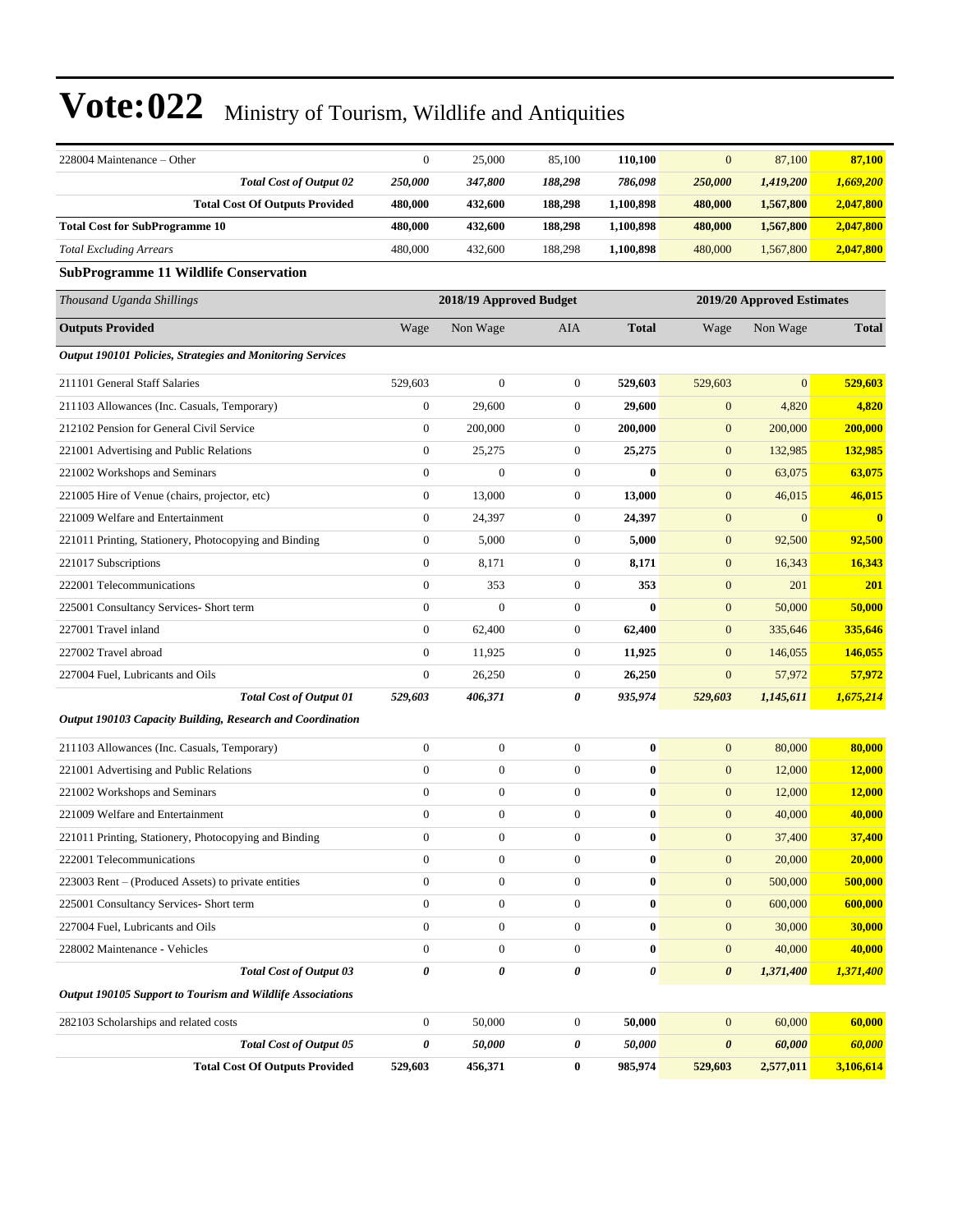| <b>Outputs Funded</b>                                                                    | Wage             | Non Wage                  | <b>AIA</b>                | <b>Total</b> | Wage                  | Non Wage              | <b>Total</b>            |
|------------------------------------------------------------------------------------------|------------------|---------------------------|---------------------------|--------------|-----------------------|-----------------------|-------------------------|
| Output 190151 Uganda Wildlife Authority (UWA)                                            |                  |                           |                           |              |                       |                       |                         |
| 263104 Transfers to other govt. Units (Current)                                          | $\boldsymbol{0}$ | $\boldsymbol{0}$          | 78,191,146                | 78,191,146   | $\overline{0}$        | 128,749,303           | 128,749,303             |
| o/w AIA for UWA                                                                          | $\theta$         | $\theta$                  | 78,191,146                | 78,191,146   | $\boldsymbol{\theta}$ | $\boldsymbol{0}$      | $\mathbf{0}$            |
| o/w Subvention to UWA based on Revenue collections and<br>adjustments made by Parliament | 0                | $\theta$                  | $\theta$                  | $\mathbf{0}$ | $\theta$              | 128,749,303           | 128,749,303             |
| <b>Total Cost of Output 51</b>                                                           | 0                | 0                         | 78,191,146                | 78,191,146   | $\boldsymbol{\theta}$ | 128,749,303           | 128,749,303             |
| Output 190152 Uganda Wildlife Education Center (UWEC)                                    |                  |                           |                           |              |                       |                       |                         |
| 263104 Transfers to other govt. Units (Current)                                          | $\boldsymbol{0}$ | $\boldsymbol{0}$          | 4,440,000                 | 4,440,000    | $\mathbf{0}$          | 5,360,000             | 5,360,000               |
| o/w AIA for UWEC                                                                         | 0                | $\theta$                  | 4,440,000                 | 4,440,000    | $\boldsymbol{\theta}$ | $\theta$              | $\mathbf{0}$            |
| o/w Subvention to UWEC based on revenue collections                                      | 0                | $\theta$                  | $\theta$                  | $\bf{0}$     | $\boldsymbol{\theta}$ | 5,360,000             | 5,360,000               |
| 264102 Contributions to Autonomous Institutions (Wage<br>Subventions)                    | $\boldsymbol{0}$ | 100,000                   | $\mathbf{0}$              | 100,000      | $\boldsymbol{0}$      | 100,000               | 100,000                 |
| o/w GOU wage subvention to UWEC                                                          | 0                | 100,000                   | $\theta$                  | 100,000      | $\theta$              | $\theta$              | $\overline{\mathbf{0}}$ |
| o/w Wage Subvention                                                                      | $\theta$         | $\boldsymbol{\mathit{0}}$ | $\boldsymbol{\mathit{0}}$ | $\bf{0}$     | $\boldsymbol{\theta}$ | 100,000               | 100,000                 |
| <b>Total Cost of Output 52</b>                                                           | 0                | 100,000                   | 4,440,000                 | 4,540,000    | $\boldsymbol{\theta}$ | 5,460,000             | 5,460,000               |
| Output 190153 Uganda Wildlife Training Institute                                         |                  |                           |                           |              |                       |                       |                         |
| 263104 Transfers to other govt. Units (Current)                                          | $\boldsymbol{0}$ | $\mathbf{0}$              | 475,000                   | 475,000      | $\boldsymbol{0}$      | 495,000               | 495,000                 |
| o/w AIA for UWRTI                                                                        | 0                | $\theta$                  | 475,000                   | 475,000      | $\boldsymbol{\theta}$ | $\boldsymbol{\theta}$ | $\bf{0}$                |
| o/w Subvention to UWRTI based on revenue collections                                     | 0                | $\theta$                  | $\theta$                  | $\mathbf{0}$ | $\theta$              | 495,000               | 495,000                 |
| 264101 Contributions to Autonomous Institutions                                          | $\boldsymbol{0}$ | 437,000                   | $\mathbf{0}$              | 437,000      | $\mathbf{0}$          | 1,836,697             | 1,836,697               |
| o/w Support to UWRTI operations                                                          | 0                | 437,000                   | $\theta$                  | 437,000      | $\boldsymbol{\theta}$ | $\theta$              | $\mathbf{0}$            |
| o/w Support to UWRTI Operations                                                          | $\theta$         | $\theta$                  | $\theta$                  | $\mathbf{0}$ | $\boldsymbol{\theta}$ | 1,836,697             | 1,836,697               |
| 264102 Contributions to Autonomous Institutions (Wage<br>Subventions)                    | $\boldsymbol{0}$ | 200,000                   | $\mathbf{0}$              | 200,000      | $\mathbf{0}$          | 400,000               | 400,000                 |
| o/w Wage subvention to UWRTI                                                             | 0                | 200,000                   | $\theta$                  | 200,000      | $\boldsymbol{\theta}$ | $\theta$              | $\mathbf{0}$            |
| $o/w$ Wage Subvention                                                                    | 0                | $\boldsymbol{\theta}$     | $\theta$                  | $\bf{0}$     | $\boldsymbol{\theta}$ | 400,000               | 400,000                 |
| <b>Total Cost of Output 53</b>                                                           | 0                | 637,000                   | 475,000                   | 1,112,000    | $\boldsymbol{\theta}$ | 2,731,697             | 2,731,697               |
| <b>Total Cost Of Outputs Funded</b>                                                      | $\bf{0}$         | 737,000                   | 83,106,146                | 83, 843, 146 | $\bf{0}$              | 136,941,000           | 136,941,000             |
| <b>Total Cost for SubProgramme 11</b>                                                    | 529,603          | 1,193,371                 | 83,106,146                | 84,829,120   | 529,603               | 139,518,011           | 140,047,614             |
| <b>Total Excluding Arrears</b>                                                           | 529,603          | 1,193,371                 | 83,106,146                | 84,829,120   | 529,603               | 139,518,011           | 140,047,614             |
| <b>Development Budget Estimates</b>                                                      |                  |                           |                           |              |                       |                       |                         |

**Project 1333 Mt. Rwenzori Tourism Infrastructure Development Project (MRTIDP)**

| Thousand Uganda Shillings                                  |                               | 2018/19 Approved Budget |                | 2019/20 Approved Estimates |                               |                       |              |  |
|------------------------------------------------------------|-------------------------------|-------------------------|----------------|----------------------------|-------------------------------|-----------------------|--------------|--|
| <b>Outputs Provided</b>                                    | <b>GoU Dev't External Fin</b> |                         | <b>AIA</b>     | <b>Total</b>               | <b>GoU Dev't External Fin</b> |                       | <b>Total</b> |  |
| Output 190103 Capacity Building, Research and Coordination |                               |                         |                |                            |                               |                       |              |  |
| 225001 Consultancy Services- Short term                    | 100,000                       | $\mathbf{0}$            | $\overline{0}$ | 100,000                    | 100,000                       | $\mathbf{0}$          | 100,000      |  |
| 225002 Consultancy Services-Long-term                      | 85,000                        | $\mathbf{0}$            | $\overline{0}$ | 85,000                     | 100,000                       | $\overline{0}$        | 100,000      |  |
| 227004 Fuel, Lubricants and Oils                           | 10,000                        | $\mathbf{0}$            | $\overline{0}$ | 10,000                     | $\mathbf{0}$                  | $\overline{0}$        | $\mathbf{0}$ |  |
| Total Cost Of Output 190103                                | 195,000                       | 0                       | 0              | 195,000                    | 200,000                       | $\boldsymbol{\theta}$ | 200,000      |  |
| <b>Total Cost for Outputs Provided</b>                     | 195,000                       | $\mathbf{0}$            | $\overline{0}$ | 195,000                    | 200,000                       | $\overline{0}$        | 200,000      |  |
| <b>Capital Purchases</b>                                   | <b>GoU Dev't External Fin</b> |                         | <b>AIA</b>     | <b>Total</b>               | <b>GoU Dev't External Fin</b> |                       | <b>Total</b> |  |
| Output 190180 Tourism Infrastructure and Construction      |                               |                         |                |                            |                               |                       |              |  |
| 281502 Feasibility Studies for Capital Works               | $\overline{0}$                | $\mathbf{0}$            | $\mathbf{0}$   | $\bf{0}$                   | 370,000                       | $\mathbf{0}$          | 370,000      |  |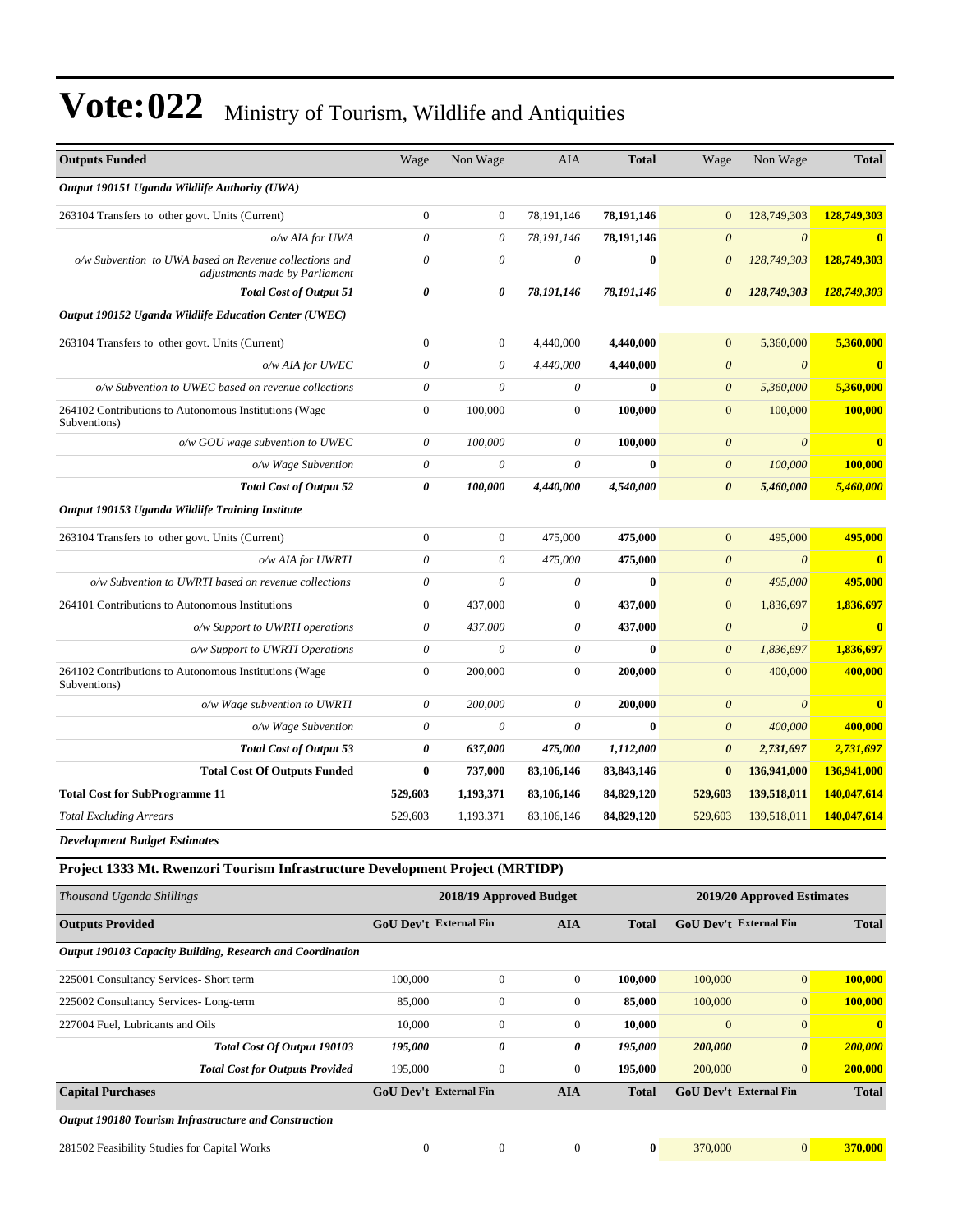| 281504 Monitoring, Supervision & Appraisal of capital works                   | 120,000          | $\boldsymbol{0}$              | $\boldsymbol{0}$ | 120,000      | 120,000      | $\mathbf{0}$                  | 120,000                 |
|-------------------------------------------------------------------------------|------------------|-------------------------------|------------------|--------------|--------------|-------------------------------|-------------------------|
| 312104 Other Structures                                                       | 1,000,000        | $\boldsymbol{0}$              | $\boldsymbol{0}$ | 1,000,000    | 1,000,000    | $\boldsymbol{0}$              | 1,000,000               |
| Total Cost Of Output 190180                                                   | 1,120,000        | 0                             | 0                | 1,120,000    | 1,490,000    | $\boldsymbol{\theta}$         | 1,490,000               |
| <b>Total Cost for Capital Purchases</b>                                       | 1,120,000        | $\boldsymbol{0}$              | $\boldsymbol{0}$ | 1,120,000    | 1,490,000    | $\mathbf{0}$                  | 1,490,000               |
| <b>Total Cost for Project: 1333</b>                                           | 1,315,000        | $\boldsymbol{0}$              | $\boldsymbol{0}$ | 1,315,000    | 1,690,000    | $\mathbf{0}$                  | 1,690,000               |
| <b>Total Excluding Arrears</b>                                                | 1,315,000        | $\boldsymbol{0}$              | $\boldsymbol{0}$ | 1,315,000    | 1,690,000    | $\mathbf{0}$                  | 1,690,000               |
| Project 1334 Development of Museums and Heritage Sites for Cultural Promotion |                  |                               |                  |              |              |                               |                         |
| Thousand Uganda Shillings                                                     |                  | 2018/19 Approved Budget       |                  |              |              | 2019/20 Approved Estimates    |                         |
| <b>Outputs Provided</b>                                                       |                  | GoU Dev't External Fin        | <b>AIA</b>       | <b>Total</b> |              | GoU Dev't External Fin        | <b>Total</b>            |
| <b>Output 190102 Museums Services</b>                                         |                  |                               |                  |              |              |                               |                         |
| 221002 Workshops and Seminars                                                 | $\mathbf{0}$     | $\boldsymbol{0}$              | $\boldsymbol{0}$ | $\bf{0}$     | 30,000       | $\overline{0}$                | 30,000                  |
| 221005 Hire of Venue (chairs, projector, etc)                                 | 20,040           | $\boldsymbol{0}$              | $\boldsymbol{0}$ | 20,040       | 30,000       | $\boldsymbol{0}$              | 30,000                  |
| 225001 Consultancy Services- Short term                                       | 9,104            | $\boldsymbol{0}$              | $\boldsymbol{0}$ | 9,104        | 60,000       | $\boldsymbol{0}$              | 60,000                  |
| 227001 Travel inland                                                          | $\boldsymbol{0}$ | $\mathbf{0}$                  | $\boldsymbol{0}$ | 0            | 60,000       | $\mathbf{0}$                  | 60,000                  |
| 227004 Fuel, Lubricants and Oils                                              | $\boldsymbol{0}$ | $\boldsymbol{0}$              | $\boldsymbol{0}$ | 0            | 20,000       | $\boldsymbol{0}$              | 20,000                  |
| Total Cost Of Output 190102                                                   | 29,144           | $\theta$                      | 0                | 29,144       | 200,000      | $\boldsymbol{\theta}$         | 200,000                 |
| <b>Total Cost for Outputs Provided</b>                                        | 29,144           | $\mathbf{0}$                  | $\boldsymbol{0}$ | 29,144       | 200,000      | $\mathbf{0}$                  | 200,000                 |
| <b>Capital Purchases</b>                                                      |                  | GoU Dev't External Fin        | <b>AIA</b>       | <b>Total</b> |              | GoU Dev't External Fin        | <b>Total</b>            |
| <b>Output 190180 Tourism Infrastructure and Construction</b>                  |                  |                               |                  |              |              |                               |                         |
| 281502 Feasibility Studies for Capital Works                                  | 146,225          | $\boldsymbol{0}$              | $\boldsymbol{0}$ | 146,225      | 400,000      | $\boldsymbol{0}$              | 400,000                 |
| 281504 Monitoring, Supervision & Appraisal of capital works                   | 133,000          | $\mathbf{0}$                  | $\boldsymbol{0}$ | 133,000      | 133,000      | $\mathbf{0}$                  | 133,000                 |
| 312101 Non-Residential Buildings                                              | 1,300,000        | $\boldsymbol{0}$              | 0                | 1,300,000    | 2,000,000    | $\boldsymbol{0}$              | 2,000,000               |
| 312104 Other Structures                                                       | 50,000           | $\boldsymbol{0}$              | $\boldsymbol{0}$ | 50,000       | $\mathbf{0}$ | $\mathbf{0}$                  | $\bf{0}$                |
| 312202 Machinery and Equipment                                                | 70,000           | $\mathbf{0}$                  | 0                | 70,000       | $\mathbf{0}$ | $\mathbf{0}$                  | $\overline{\mathbf{0}}$ |
| Total Cost Of Output 190180                                                   | 1,699,225        | $\boldsymbol{\theta}$         | 0                | 1,699,225    | 2,533,000    | $\boldsymbol{\theta}$         | 2,533,000               |
| <b>Total Cost for Capital Purchases</b>                                       | 1,699,225        | $\mathbf{0}$                  | $\boldsymbol{0}$ | 1,699,225    | 2,533,000    | $\mathbf{0}$                  | 2,533,000               |
| <b>Total Cost for Project: 1334</b>                                           | 1,728,369        | $\boldsymbol{0}$              | $\boldsymbol{0}$ | 1,728,369    | 2,733,000    | $\boldsymbol{0}$              | 2,733,000               |
| <b>Total Excluding Arrears</b>                                                | 1,728,369        | $\boldsymbol{0}$              | $\boldsymbol{0}$ | 1,728,369    | 2,733,000    | $\mathbf{0}$                  | 2,733,000               |
| <b>Project 1335 Establishment of Lake Victoria Tourism Circuit</b>            |                  |                               |                  |              |              |                               |                         |
| Thousand Uganda Shillings                                                     |                  | 2018/19 Approved Budget       |                  |              |              | 2019/20 Approved Estimates    |                         |
| <b>Capital Purchases</b>                                                      |                  | <b>GoU Dev't External Fin</b> | <b>AIA</b>       | <b>Total</b> |              | <b>GoU Dev't External Fin</b> | <b>Total</b>            |
| Output 190180 Tourism Infrastructure and Construction                         |                  |                               |                  |              |              |                               |                         |
| 281504 Monitoring, Supervision & Appraisal of capital works                   | $\boldsymbol{0}$ | $\boldsymbol{0}$              | $\boldsymbol{0}$ | $\bf{0}$     | 100,000      | 0                             | 100,000                 |
| 312101 Non-Residential Buildings                                              | 250,000          | $\boldsymbol{0}$              | $\boldsymbol{0}$ | 250,000      | 3,000,000    | $\mathbf{0}$                  | 3,000,000               |
| 312104 Other Structures                                                       | 350,000          | $\boldsymbol{0}$              | $\boldsymbol{0}$ | 350,000      | 1,300,000    | $\mathbf{0}$                  | 1,300,000               |
| Total Cost Of Output 190180                                                   | 600,000          | 0                             | 0                | 600,000      | 4,400,000    | 0                             | 4,400,000               |
| <b>Total Cost for Capital Purchases</b>                                       | 600,000          | $\boldsymbol{0}$              | $\boldsymbol{0}$ | 600,000      | 4,400,000    | $\mathbf{0}$                  | 4,400,000               |
| <b>Total Cost for Project: 1335</b>                                           | 600,000          | $\boldsymbol{0}$              | $\boldsymbol{0}$ | 600,000      | 4,400,000    | $\mathbf{0}$                  | 4,400,000               |
| <b>Total Excluding Arrears</b>                                                | 600,000          | $\boldsymbol{0}$              | $\mathbf{0}$     | 600,000      | 4,400,000    | 0                             | 4,400,000               |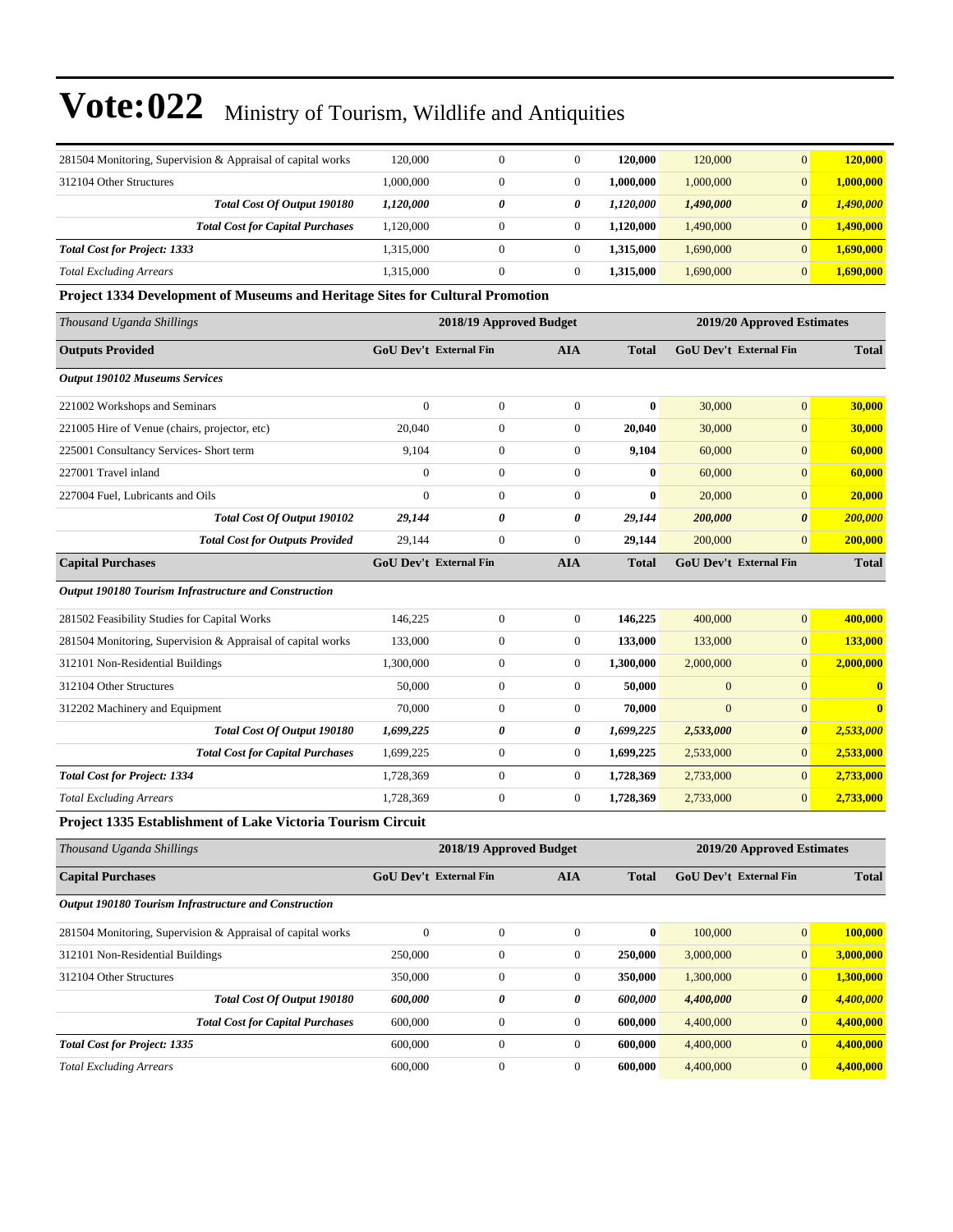#### **Project 1336 Development of Source of the Nile**

| Thousand Uganda Shillings                                                                          |                               | 2018/19 Approved Budget |                  |              |                        | 2019/20 Approved Estimates |                       |
|----------------------------------------------------------------------------------------------------|-------------------------------|-------------------------|------------------|--------------|------------------------|----------------------------|-----------------------|
| <b>Outputs Provided</b>                                                                            | <b>GoU Dev't External Fin</b> |                         | AIA              | <b>Total</b> | GoU Dev't External Fin |                            | <b>Total</b>          |
| Output 190104 Tourism Investment, Promotion and Marketing                                          |                               |                         |                  |              |                        |                            |                       |
| 221001 Advertising and Public Relations                                                            | 20,000                        | $\boldsymbol{0}$        | $\boldsymbol{0}$ | 20,000       | $\mathbf{0}$           | $\mathbf{0}$               | $\bf{0}$              |
| 221002 Workshops and Seminars                                                                      | 15,269                        | $\boldsymbol{0}$        | $\boldsymbol{0}$ | 15,269       | $\mathbf{0}$           | $\mathbf{0}$               | $\bf{0}$              |
| 221005 Hire of Venue (chairs, projector, etc)                                                      | 14,731                        | $\boldsymbol{0}$        | $\boldsymbol{0}$ | 14,731       | $\mathbf{0}$           | $\boldsymbol{0}$           | $\bf{0}$              |
| 221011 Printing, Stationery, Photocopying and Binding                                              | 40,000                        | $\boldsymbol{0}$        | $\boldsymbol{0}$ | 40,000       | $\mathbf{0}$           | $\boldsymbol{0}$           | $\bf{0}$              |
| Total Cost Of Output 190104                                                                        | 90,000                        | 0                       | 0                | 90,000       | $\boldsymbol{\theta}$  | $\boldsymbol{\theta}$      | $\boldsymbol{\theta}$ |
| <b>Total Cost for Outputs Provided</b>                                                             | 90,000                        | $\boldsymbol{0}$        | $\boldsymbol{0}$ | 90,000       | $\mathbf{0}$           | $\boldsymbol{0}$           | $\bf{0}$              |
| <b>Capital Purchases</b>                                                                           | <b>GoU Dev't External Fin</b> |                         | <b>AIA</b>       | <b>Total</b> | GoU Dev't External Fin |                            | <b>Total</b>          |
| Output 190180 Tourism Infrastructure and Construction                                              |                               |                         |                  |              |                        |                            |                       |
| 281502 Feasibility Studies for Capital Works                                                       | 1,500,000                     | $\boldsymbol{0}$        | $\boldsymbol{0}$ | 1,500,000    | $\mathbf{0}$           | $\boldsymbol{0}$           | $\bf{0}$              |
| 281503 Engineering and Design Studies & Plans for capital<br>works                                 | 20,000                        | $\boldsymbol{0}$        | $\boldsymbol{0}$ | 20,000       | $\mathbf{0}$           | $\boldsymbol{0}$           | $\bf{0}$              |
| 281504 Monitoring, Supervision & Appraisal of capital works                                        | 48,000                        | 0                       | $\mathbf{0}$     | 48,000       | 90,000                 | $\mathbf{0}$               | 90,000                |
| 312104 Other Structures                                                                            | $\boldsymbol{0}$              | $\boldsymbol{0}$        | $\mathbf{0}$     | $\bf{0}$     | 1,010,000              | $\boldsymbol{0}$           | 1,010,000             |
| Total Cost Of Output 190180                                                                        | 1,568,000                     | 0                       | 0                | 1,568,000    | 1,100,000              | $\boldsymbol{\theta}$      | 1,100,000             |
| <b>Total Cost for Capital Purchases</b>                                                            | 1,568,000                     | $\boldsymbol{0}$        | $\mathbf{0}$     | 1,568,000    | 1,100,000              | $\mathbf{0}$               | 1,100,000             |
| <b>Total Cost for Project: 1336</b>                                                                | 1,658,000                     | $\boldsymbol{0}$        | $\boldsymbol{0}$ | 1,658,000    | 1,100,000              | $\boldsymbol{0}$           | 1,100,000             |
| <b>Total Excluding Arrears</b>                                                                     | 1,658,000                     | $\mathbf{0}$            | $\mathbf{0}$     | 1,658,000    | 1,100,000              | $\mathbf{0}$               | 1,100,000             |
| Project 1337 Establishment of Regional Satellite Wildlife Conservation Education Centres in Uganda |                               |                         |                  |              |                        |                            |                       |
| Thousand Uganda Shillings                                                                          |                               | 2018/19 Approved Budget |                  |              |                        | 2019/20 Approved Estimates |                       |
| <b>Capital Purchases</b>                                                                           | <b>GoU Dev't External Fin</b> |                         | <b>AIA</b>       | <b>Total</b> | GoU Dev't External Fin |                            | <b>Total</b>          |
| <b>Output 190180 Tourism Infrastructure and Construction</b>                                       |                               |                         |                  |              |                        |                            |                       |
| 281502 Feasibility Studies for Capital Works                                                       | 150,000                       | $\boldsymbol{0}$        | $\mathbf{0}$     | 150,000      | $\mathbf{0}$           | $\boldsymbol{0}$           | $\bf{0}$              |
| 311101 Land                                                                                        | $\boldsymbol{0}$              | $\boldsymbol{0}$        | $\mathbf{0}$     | $\bf{0}$     | 150,000                | $\mathbf{0}$               | 150,000               |
| Total Cost Of Output 190180                                                                        | 150,000                       | 0                       | 0                | 150,000      | 150,000                | $\boldsymbol{\theta}$      | 150,000               |
| <b>Total Cost for Capital Purchases</b>                                                            | 150,000                       | $\boldsymbol{0}$        | $\mathbf{0}$     | 150,000      | 150,000                | $\mathbf{0}$               | 150,000               |
| <b>Total Cost for Project: 1337</b>                                                                | 150,000                       | $\boldsymbol{0}$        | $\mathbf{0}$     | 150,000      | 150,000                | $\mathbf{0}$               | 150,000               |
| <b>Total Excluding Arrears</b>                                                                     | 150,000                       | $\boldsymbol{0}$        | $\boldsymbol{0}$ | 150,000      | 150,000                | $\mathbf{0}$               | 150,000               |
|                                                                                                    | GoU                           | <b>External Fin</b>     | <b>AIA</b>       | <b>Total</b> | GoU                    | <b>External Fin</b>        | <b>Total</b>          |
| <b>Total Cost for Programme 01</b>                                                                 | 10,011,954                    | $\bf{0}$                | 85,004,793       | 95,016,747   | 160,957,425            | $\bf{0}$                   | 160,957,425           |
| <b>Total Excluding Arrears</b>                                                                     | 10,011,954                    | $\mathbf{0}$            | 85,004,793       | 95,016,747   | 160,957,425            | $\boldsymbol{0}$           | 160,957,425           |
| Programme : 1949 General Administration, Policy and Planning                                       |                               |                         |                  |              |                        |                            |                       |
| <b>Recurrent Budget Estimates</b>                                                                  |                               |                         |                  |              |                        |                            |                       |
| <b>SubProgramme 01 Headquarters</b>                                                                |                               |                         |                  |              |                        |                            |                       |
| Thousand Uganda Shillings                                                                          |                               | 2018/19 Approved Budget |                  |              |                        | 2019/20 Approved Estimates |                       |
| <b>Outputs Provided</b>                                                                            | Wage                          | Non Wage                | AIA              | <b>Total</b> | Wage                   | Non Wage                   | <b>Total</b>          |
|                                                                                                    |                               |                         |                  |              |                        |                            |                       |

211101 General Staff Salaries 80,000 0 0 **80,000** 80,000 0 **80,000** 211103 Allowances (Inc. Casuals, Temporary) 0 14,000 0 **14,000** 0 95,500 **95,500**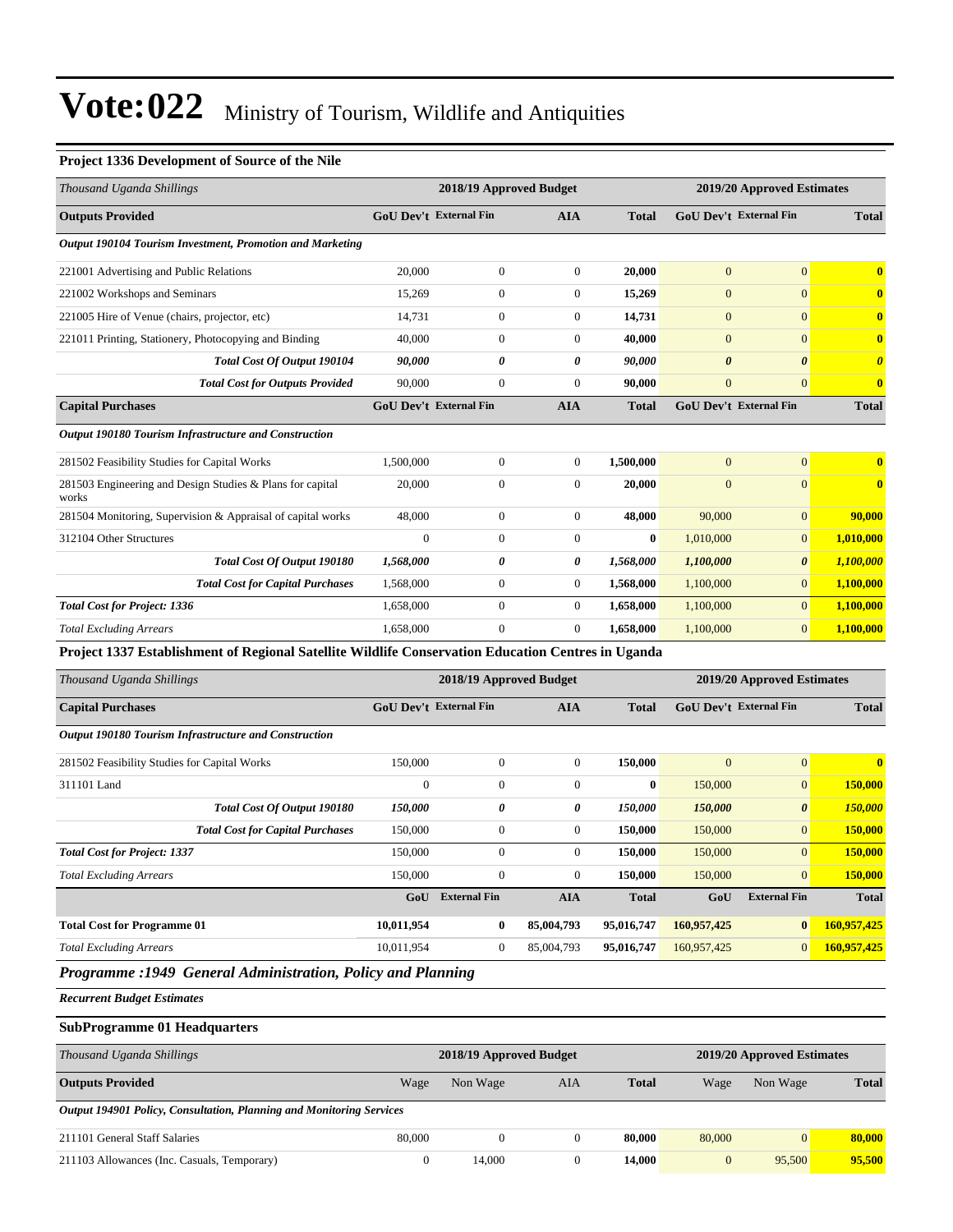| 221001 Advertising and Public Relations                      | $\boldsymbol{0}$ | $\mathbf{0}$     | $\boldsymbol{0}$ | $\bf{0}$  | $\mathbf{0}$     | 14,000           | 14,000         |
|--------------------------------------------------------------|------------------|------------------|------------------|-----------|------------------|------------------|----------------|
| 221002 Workshops and Seminars                                | $\boldsymbol{0}$ | 19,398           | $\boldsymbol{0}$ | 19,398    | $\mathbf{0}$     | 144,900          | 144,900        |
| 221005 Hire of Venue (chairs, projector, etc)                | $\boldsymbol{0}$ | 10,000           | $\boldsymbol{0}$ | 10,000    | $\boldsymbol{0}$ | 21,500           | 21,500         |
| 221008 Computer supplies and Information Technology (IT)     | $\boldsymbol{0}$ | 10,000           | $\boldsymbol{0}$ | 10,000    | $\mathbf{0}$     | $\overline{0}$   | $\bf{0}$       |
| 221011 Printing, Stationery, Photocopying and Binding        | $\boldsymbol{0}$ | 13,000           | $\boldsymbol{0}$ | 13,000    | $\boldsymbol{0}$ | 78,100           | 78,100         |
| 225001 Consultancy Services- Short term                      | $\boldsymbol{0}$ | 30,000           | $\boldsymbol{0}$ | 30,000    | $\boldsymbol{0}$ | 25,000           | 25,000         |
| 225002 Consultancy Services-Long-term                        | $\boldsymbol{0}$ | 30,000           | $\boldsymbol{0}$ | 30,000    | $\mathbf{0}$     | 546,480          | 546,480        |
| 227001 Travel inland                                         | $\boldsymbol{0}$ | 40,362           | $\boldsymbol{0}$ | 40,362    | $\mathbf{0}$     | 181,000          | <b>181,000</b> |
| 227002 Travel abroad                                         | $\boldsymbol{0}$ | 8,602            | $\boldsymbol{0}$ | 8,602     | $\mathbf{0}$     | 50,000           | 50,000         |
| 227004 Fuel, Lubricants and Oils                             | $\mathbf{0}$     | 6,000            | $\boldsymbol{0}$ | 6,000     | $\mathbf{0}$     | 48,394           | 48,394         |
| <b>Total Cost of Output 01</b>                               | 80,000           | 181,362          | 0                | 261,362   | 80,000           | 1,204,874        | 1,284,874      |
| <b>Output 194902 Ministerial and Top Management Services</b> |                  |                  |                  |           |                  |                  |                |
| 211101 General Staff Salaries                                | 206,053          | $\boldsymbol{0}$ | $\boldsymbol{0}$ | 206,053   | 206,053          | $\overline{0}$   | 206,053        |
| 211103 Allowances (Inc. Casuals, Temporary)                  | $\boldsymbol{0}$ | 78,000           | $\boldsymbol{0}$ | 78,000    | $\mathbf{0}$     | 80,000           | 80,000         |
| 213001 Medical expenses (To employees)                       | $\boldsymbol{0}$ | 7,200            | $\boldsymbol{0}$ | 7,200     | $\mathbf{0}$     | 7,200            | 7,200          |
| 227001 Travel inland                                         | $\boldsymbol{0}$ | 24,000           | $\boldsymbol{0}$ | 24,000    | $\boldsymbol{0}$ | 70,000           | 70,000         |
| 227002 Travel abroad                                         | $\boldsymbol{0}$ | 67,200           | $\boldsymbol{0}$ | 67,200    | $\mathbf{0}$     | 150,000          | 150,000        |
| <b>Total Cost of Output 02</b>                               | 206,053          | 176,400          | 0                | 382,453   | 206,053          | 307,200          | 513,253        |
| <b>Output 194903 Ministry Support Services</b>               |                  |                  |                  |           |                  |                  |                |
| 211101 General Staff Salaries                                | 162,652          | $\boldsymbol{0}$ | $\boldsymbol{0}$ | 162,652   | 162,652          | $\overline{0}$   | 162,652        |
| 211103 Allowances (Inc. Casuals, Temporary)                  | $\boldsymbol{0}$ | 406,000          | $\boldsymbol{0}$ | 406,000   | $\mathbf{0}$     | 150,000          | 150,000        |
| 212102 Pension for General Civil Service                     | $\boldsymbol{0}$ | 126,611          | $\boldsymbol{0}$ | 126,611   | $\mathbf{0}$     | $\overline{0}$   | $\bf{0}$       |
| 213004 Gratuity Expenses                                     | $\boldsymbol{0}$ | 234,635          | $\boldsymbol{0}$ | 234,635   | $\mathbf{0}$     | $\overline{0}$   | $\mathbf{0}$   |
| 221001 Advertising and Public Relations                      | $\boldsymbol{0}$ | 8,875            | $\boldsymbol{0}$ | 8,875     | $\mathbf{0}$     | 33,000           | 33,000         |
| 221002 Workshops and Seminars                                | $\boldsymbol{0}$ | 6,000            | $\boldsymbol{0}$ | 6,000     | $\boldsymbol{0}$ | 32,000           | 32,000         |
| 221003 Staff Training                                        | $\boldsymbol{0}$ | 10,000           | $\boldsymbol{0}$ | 10,000    | $\mathbf{0}$     | $\overline{0}$   | $\bf{0}$       |
| 221007 Books, Periodicals & Newspapers                       | $\boldsymbol{0}$ | 21,125           | $\boldsymbol{0}$ | 21,125    | $\boldsymbol{0}$ | 24,200           | <b>24,200</b>  |
| 221008 Computer supplies and Information Technology (IT)     | $\boldsymbol{0}$ | 47,000           | $\boldsymbol{0}$ | 47,000    | $\mathbf{0}$     | 44,000           | 44,000         |
| 221009 Welfare and Entertainment                             | $\boldsymbol{0}$ | 181,960          | $\boldsymbol{0}$ | 181,960   | $\mathbf{0}$     | 65,200           | 65,200         |
| 221011 Printing, Stationery, Photocopying and Binding        | $\boldsymbol{0}$ | 160,645          | $\boldsymbol{0}$ | 160,645   | $\boldsymbol{0}$ | 57,069           | 57,069         |
| 221016 IFMS Recurrent costs                                  | $\mathbf{0}$     | 15,000           | $\boldsymbol{0}$ | 15,000    | $\boldsymbol{0}$ | 30,000           | 30.000         |
| 221017 Subscriptions                                         | $\boldsymbol{0}$ | 4,000            | $\boldsymbol{0}$ | 4,000     | $\boldsymbol{0}$ | $\mathbf{0}$     | $\bf{0}$       |
| 222001 Telecommunications                                    | $\boldsymbol{0}$ | 100,000          | $\boldsymbol{0}$ | 100,000   | $\boldsymbol{0}$ | 30,000           | 30,000         |
| 223003 Rent – (Produced Assets) to private entities          | $\boldsymbol{0}$ | 1,764,000        | $\boldsymbol{0}$ | 1,764,000 | $\boldsymbol{0}$ | 764,000          | 764,000        |
| 223004 Guard and Security services                           | $\mathbf{0}$     | 67,939           | $\boldsymbol{0}$ | 67,939    | $\mathbf{0}$     | 72,000           | <b>72,000</b>  |
| 223005 Electricity                                           | $\boldsymbol{0}$ | 86,831           | $\boldsymbol{0}$ | 86,831    | $\mathbf{0}$     | 86,831           | 86,831         |
| 223006 Water                                                 | $\boldsymbol{0}$ | 24,000           | $\boldsymbol{0}$ | 24,000    | $\boldsymbol{0}$ | $\boldsymbol{0}$ | $\bf{0}$       |
| 224004 Cleaning and Sanitation                               | $\boldsymbol{0}$ | 43,177           | $\boldsymbol{0}$ | 43,177    | $\mathbf{0}$     | 50,000           | 50,000         |
| 224005 Uniforms, Beddings and Protective Gear                | $\boldsymbol{0}$ | $\mathbf{0}$     | $\boldsymbol{0}$ | $\bf{0}$  | $\mathbf{0}$     | 10,000           | 10,000         |
| 227001 Travel inland                                         | $\boldsymbol{0}$ | 20,000           | $\boldsymbol{0}$ | 20,000    | $\mathbf{0}$     | 35,500           | 35,500         |
| 227002 Travel abroad                                         | $\boldsymbol{0}$ | 10,000           | $\boldsymbol{0}$ | 10,000    | $\mathbf{0}$     | $\overline{0}$   | $\bf{0}$       |
| 227004 Fuel, Lubricants and Oils                             | $\boldsymbol{0}$ | 100,000          | $\boldsymbol{0}$ | 100,000   | $\boldsymbol{0}$ | 85,873           | 85,873         |
| 228001 Maintenance - Civil                                   | $\boldsymbol{0}$ | 8,000            | $\boldsymbol{0}$ | 8,000     | $\mathbf{0}$     | 10,000           | 10,000         |
| 228002 Maintenance - Vehicles                                | $\boldsymbol{0}$ | 100,000          | $\boldsymbol{0}$ | 100,000   | $\boldsymbol{0}$ | 60,000           | 60,000         |
| 228004 Maintenance – Other                                   | $\boldsymbol{0}$ | $\boldsymbol{0}$ | $\boldsymbol{0}$ | $\bf{0}$  | $\boldsymbol{0}$ | 8,000            | 8,000          |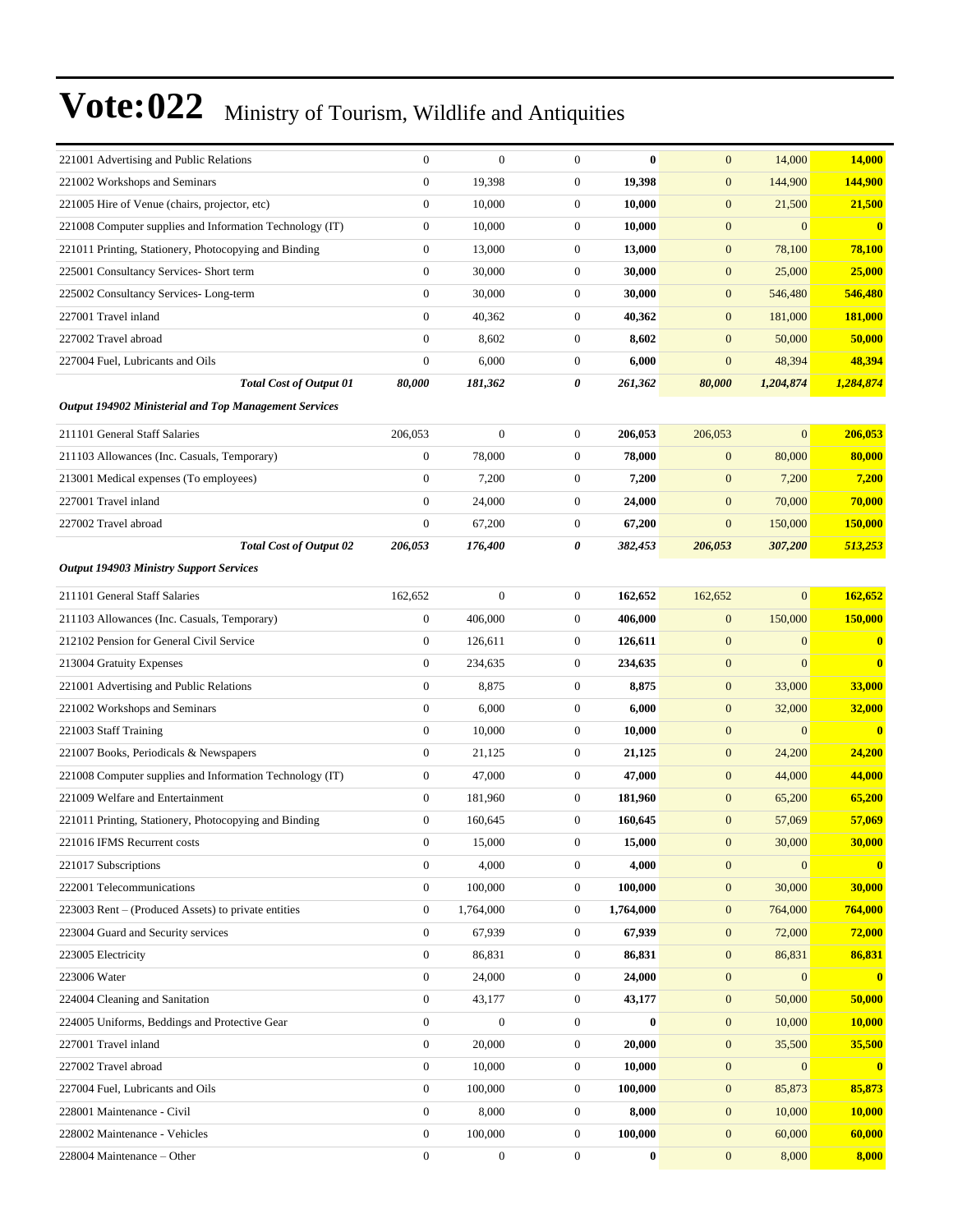| <b>Total Cost of Output 03</b>                          | 162,652          | 3,545,798        | 0                | 3,708,449    | 162,652               | 1,647,673             | 1,810,325             |
|---------------------------------------------------------|------------------|------------------|------------------|--------------|-----------------------|-----------------------|-----------------------|
| <b>Output 194904 Directorate Services</b>               |                  |                  |                  |              |                       |                       |                       |
| 211101 General Staff Salaries                           | 39,276           | $\overline{0}$   | $\overline{0}$   | 39,276       | 39,276                | $\overline{0}$        | 39,276                |
| 211103 Allowances (Inc. Casuals, Temporary)             | $\mathbf{0}$     | $\mathbf{0}$     | $\overline{0}$   | $\bf{0}$     | $\mathbf{0}$          | 5,301                 | 5,301                 |
| 221002 Workshops and Seminars                           | $\mathbf{0}$     | $\overline{0}$   | $\boldsymbol{0}$ | $\bf{0}$     | $\mathbf{0}$          | 19,444                | 19,444                |
| 221005 Hire of Venue (chairs, projector, etc)           | $\mathbf{0}$     | $\overline{0}$   | $\overline{0}$   | $\bf{0}$     | $\mathbf{0}$          | 18,600                | <b>18,600</b>         |
| 221011 Printing, Stationery, Photocopying and Binding   | $\mathbf{0}$     | 9,691            | $\boldsymbol{0}$ | 9,691        | $\mathbf{0}$          | 10,000                | <b>10,000</b>         |
| 227001 Travel inland                                    | $\mathbf{0}$     | 5,000            | $\overline{0}$   | 5,000        | $\mathbf{0}$          | 66,935                | 66,935                |
| 227002 Travel abroad                                    | $\mathbf{0}$     | 23,000           | $\overline{0}$   | 23,000       | $\mathbf{0}$          | 107,101               | 107,101               |
| 227004 Fuel, Lubricants and Oils                        | $\mathbf{0}$     | 7,500            | $\boldsymbol{0}$ | 7,500        | $\mathbf{0}$          | 17,819                | 17,819                |
| <b>Total Cost of Output 04</b>                          | 39,276           | 45,191           | 0                | 84,468       | 39,276                | 245,200               | 284,476               |
| <b>Output 194919 Human Resource Management Services</b> |                  |                  |                  |              |                       |                       |                       |
| 211101 General Staff Salaries                           | 50,249           | $\overline{0}$   | $\boldsymbol{0}$ | 50,249       | 50,249                | $\overline{0}$        | 50,249                |
| 211103 Allowances (Inc. Casuals, Temporary)             | $\mathbf{0}$     | 12,500           | $\boldsymbol{0}$ | 12,500       | $\mathbf{0}$          | 22,000                | 22,000                |
| 212102 Pension for General Civil Service                | $\boldsymbol{0}$ | $\overline{0}$   | $\overline{0}$   | $\bf{0}$     | $\mathbf{0}$          | 224,238               | 224,238               |
| 213001 Medical expenses (To employees)                  | $\mathbf{0}$     | $\overline{0}$   | $\overline{0}$   | $\mathbf{0}$ | $\mathbf{0}$          | 8,000                 | 8,000                 |
| 213002 Incapacity, death benefits and funeral expenses  | $\mathbf{0}$     | 24,000           | $\overline{0}$   | 24,000       | $\mathbf{0}$          | 24,007                | 24,007                |
| 213004 Gratuity Expenses                                | $\mathbf{0}$     | $\overline{0}$   | $\mathbf{0}$     | $\bf{0}$     | $\mathbf{0}$          | 234,635               | 234,635               |
| 221002 Workshops and Seminars                           | $\mathbf{0}$     | $\overline{0}$   | $\overline{0}$   | $\bf{0}$     | $\mathbf{0}$          | 59,500                | 59,500                |
| 221003 Staff Training                                   | $\boldsymbol{0}$ | 17,460           | $\boldsymbol{0}$ | 17,460       | $\mathbf{0}$          | 217,373               | 217,373               |
| 221009 Welfare and Entertainment                        | $\mathbf{0}$     | 24,750           | $\boldsymbol{0}$ | 24,750       | $\mathbf{0}$          | $\mathbf{0}$          | $\bf{0}$              |
| 221011 Printing, Stationery, Photocopying and Binding   | $\mathbf{0}$     | $\Omega$         | 0                | $\bf{0}$     | $\mathbf{0}$          | 7,500                 | 7,500                 |
| 221020 IPPS Recurrent Costs                             | $\mathbf{0}$     | 43,000           | $\boldsymbol{0}$ | 43,000       | $\mathbf{0}$          | 30,000                | 30,000                |
| 225001 Consultancy Services- Short term                 | $\mathbf{0}$     | $\boldsymbol{0}$ | $\overline{0}$   | $\bf{0}$     | $\mathbf{0}$          | 15,000                | 15,000                |
| 227001 Travel inland                                    | $\mathbf{0}$     | $\boldsymbol{0}$ | $\overline{0}$   | $\bf{0}$     | $\mathbf{0}$          | 33,000                | 33,000                |
| 227004 Fuel, Lubricants and Oils                        | $\mathbf{0}$     | $\overline{0}$   | $\overline{0}$   | $\bf{0}$     | $\mathbf{0}$          | 7,000                 | 7,000                 |
| 228004 Maintenance - Other                              | $\theta$         | $\overline{0}$   | $\overline{0}$   | $\bf{0}$     | $\mathbf{0}$          | 1,000                 | 1,000                 |
| <b>Total Cost of Output 19</b>                          | 50,249           | 121,710          | 0                | 171,959      | 50,249                | 883,253               | 933,502               |
| <b>Output 194920 Records Management Services</b>        |                  |                  |                  |              |                       |                       |                       |
| 211101 General Staff Salaries                           | 70,000           | $\boldsymbol{0}$ | $\boldsymbol{0}$ | 70,000       | 70,000                | $\mathbf{0}$          | 70,000                |
| 221011 Printing, Stationery, Photocopying and Binding   | $\boldsymbol{0}$ | 10,640           | $\boldsymbol{0}$ | 10,640       | $\mathbf{0}$          | 13,600                | 13,600                |
| 221012 Small Office Equipment                           | $\boldsymbol{0}$ | 9,620            | $\boldsymbol{0}$ | 9,620        | $\mathbf{0}$          | $\mathbf{0}$          | $\mathbf{0}$          |
| 222002 Postage and Courier                              | $\boldsymbol{0}$ | 12,000           | $\boldsymbol{0}$ | 12,000       | $\mathbf{0}$          | 21,600                | 21,600                |
| 227001 Travel inland                                    | $\boldsymbol{0}$ | 10,000           | $\boldsymbol{0}$ | 10,000       | $\boldsymbol{0}$      | 15,000                | 15,000                |
| <b>Total Cost of Output 20</b>                          | 70,000           | 42,260           | 0                | 112,260      | 70,000                | 50,200                | 120,200               |
| <b>Total Cost Of Outputs Provided</b>                   | 608,231          | 4,112,721        | $\bf{0}$         | 4,720,952    | 608,231               | 4,338,400             | 4,946,630             |
| <b>Arrears</b>                                          | Wage             | Non Wage         | <b>AIA</b>       | <b>Total</b> | Wage                  | Non Wage              | <b>Total</b>          |
| Output 194999 Arrears                                   |                  |                  |                  |              |                       |                       |                       |
| 321605 Domestic arrears (Budgeting)                     | $\boldsymbol{0}$ | 364,040          | $\boldsymbol{0}$ | 364,040      | $\boldsymbol{0}$      | $\boldsymbol{0}$      | $\bf{0}$              |
| <b>Total Cost of Output 99</b>                          | 0                | 364,040          | 0                | 364,040      | $\boldsymbol{\theta}$ | $\boldsymbol{\theta}$ | $\boldsymbol{\theta}$ |
| <b>Total Cost Of Arrears</b>                            | $\pmb{0}$        | 364,040          | $\boldsymbol{0}$ | 364,040      | $\bf{0}$              | $\bf{0}$              | $\boldsymbol{0}$      |
| <b>Total Cost for SubProgramme 01</b>                   | 608,231          | 4,476,762        | 0                | 5,084,992    | 608,231               | 4,338,400             | 4,946,630             |
| <b>Total Excluding Arrears</b>                          | 608,231          | 4,112,721        | $\boldsymbol{0}$ | 4,720,952    | 608,231               | 4,338,400             | 4,946,630             |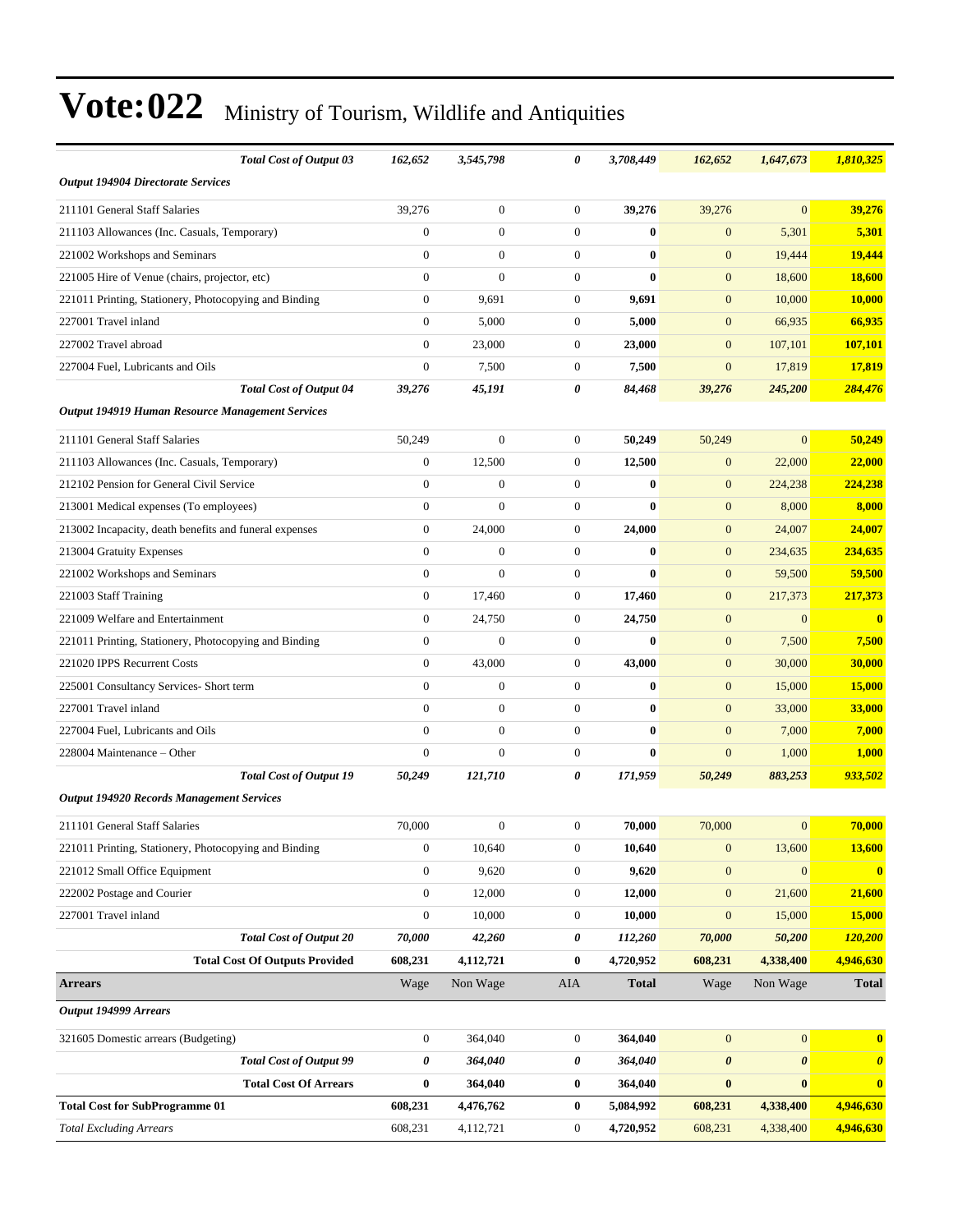#### **SubProgramme 15 Internal Audit**

| Thousand Uganda Shillings                                            | 2018/19 Approved Budget |                  |                |              | 2019/20 Approved Estimates |                |              |
|----------------------------------------------------------------------|-------------------------|------------------|----------------|--------------|----------------------------|----------------|--------------|
| <b>Outputs Provided</b>                                              | Wage                    | Non Wage         | <b>AIA</b>     | <b>Total</b> | Wage                       | Non Wage       | <b>Total</b> |
| Output 194901 Policy, Consultation, Planning and Monitoring Services |                         |                  |                |              |                            |                |              |
| 211101 General Staff Salaries                                        | 22,369                  | $\overline{0}$   | $\mathbf{0}$   | 22,369       | 22,369                     | $\overline{0}$ | 22,369       |
| 221002 Workshops and Seminars                                        | $\mathbf{0}$            | 20,518           | $\mathbf{0}$   | 20,518       | $\overline{0}$             | $\overline{0}$ | $\mathbf{0}$ |
| 221003 Staff Training                                                | $\mathbf{0}$            | 10,000           | $\overline{0}$ | 10,000       | $\mathbf{0}$               | 15,000         | 15,000       |
| 221011 Printing, Stationery, Photocopying and Binding                | $\mathbf{0}$            | $\boldsymbol{0}$ | $\Omega$       | $\mathbf{0}$ | $\mathbf{0}$               | 2,000          | 2,000        |
| 227001 Travel inland                                                 | $\mathbf{0}$            | 10,000           | $\overline{0}$ | 10,000       | $\mathbf{0}$               | 34,984         | 34,984       |
| 227002 Travel abroad                                                 | $\mathbf{0}$            | $\boldsymbol{0}$ | $\Omega$       | $\bf{0}$     | $\mathbf{0}$               | 18,016         | 18,016       |
| <b>Total Cost of Output 01</b>                                       | 22,369                  | 40,518           | 0              | 62,888       | 22,369                     | 70,000         | 92,369       |
| <b>Total Cost Of Outputs Provided</b>                                | 22,369                  | 40,518           | $\bf{0}$       | 62,888       | 22,369                     | 70,000         | 92,369       |
| <b>Total Cost for SubProgramme 15</b>                                | 22,369                  | 40,518           | $\bf{0}$       | 62,888       | 22,369                     | 70,000         | 92,369       |
| <b>Total Excluding Arrears</b>                                       | 22,369                  | 40,518           | $\overline{0}$ | 62,888       | 22,369                     | 70,000         | 92,369       |
|                                                                      |                         |                  |                |              |                            |                |              |

*Development Budget Estimates*

#### **Project 0248 Government Purchases and Taxes**

| Thousand Uganda Shillings                                              | 2018/19 Approved Budget       |                       |                  | 2019/20 Approved Estimates |                               |                               |                       |
|------------------------------------------------------------------------|-------------------------------|-----------------------|------------------|----------------------------|-------------------------------|-------------------------------|-----------------------|
| <b>Outputs Provided</b>                                                | <b>GoU Dev't External Fin</b> |                       | <b>AIA</b>       | <b>Total</b>               | <b>GoU Dev't External Fin</b> |                               | <b>Total</b>          |
| Output 194901 Policy, Consultation, Planning and Monitoring Services   |                               |                       |                  |                            |                               |                               |                       |
| 227001 Travel inland                                                   | 90,000                        | $\mathbf{0}$          | $\overline{0}$   | 90,000                     | 90,000                        | $\overline{0}$                | 90,000                |
| 227004 Fuel. Lubricants and Oils                                       | 10,000                        | $\boldsymbol{0}$      | $\boldsymbol{0}$ | 10,000                     | 27,969                        | $\overline{0}$                | 27,969                |
| Total Cost Of Output 194901                                            | 100,000                       | $\theta$              | 0                | 100,000                    | 117,969                       | $\boldsymbol{\theta}$         | 117,969               |
| <b>Output 194920 Records Management Services</b>                       |                               |                       |                  |                            |                               |                               |                       |
| 228004 Maintenance - Other                                             | 25,000                        | $\mathbf{0}$          | $\overline{0}$   | 25,000                     | $\overline{0}$                | $\overline{0}$                | $\mathbf{0}$          |
| Total Cost Of Output 194920                                            | 25,000                        | 0                     | 0                | 25,000                     | $\boldsymbol{\theta}$         | $\boldsymbol{\theta}$         | $\boldsymbol{\theta}$ |
| <b>Total Cost for Outputs Provided</b>                                 | 125,000                       | $\mathbf{0}$          | $\boldsymbol{0}$ | 125,000                    | 117,969                       | $\mathbf{0}$                  | 117,969               |
| <b>Capital Purchases</b>                                               | <b>GoU Dev't External Fin</b> |                       | <b>AIA</b>       | <b>Total</b>               |                               | <b>GoU Dev't External Fin</b> | <b>Total</b>          |
| Output 194972 Government Buildings and Administrative Infrastructure   |                               |                       |                  |                            |                               |                               |                       |
| 281502 Feasibility Studies for Capital Works                           | 200,000                       | $\boldsymbol{0}$      | $\mathbf{0}$     | 200,000                    | $\mathbf{0}$                  | $\mathbf{0}$                  | $\mathbf{0}$          |
| 281503 Engineering and Design Studies & Plans for capital<br>works     | $\boldsymbol{0}$              | $\mathbf{0}$          | $\mathbf{0}$     | $\bf{0}$                   | 200,000                       | $\boldsymbol{0}$              | 200,000               |
| 281504 Monitoring, Supervision & Appraisal of capital works            | $\mathbf{0}$                  | $\boldsymbol{0}$      | $\overline{0}$   | $\bf{0}$                   | 250,000                       | $\overline{0}$                | 250,000               |
| 312101 Non-Residential Buildings                                       | $\boldsymbol{0}$              | $\mathbf{0}$          | $\boldsymbol{0}$ | $\bf{0}$                   | 1,050,000                     | $\overline{0}$                | 1,050,000             |
| 312102 Residential Buildings                                           | $\mathbf{0}$                  | $\mathbf{0}$          | $\overline{0}$   | $\bf{0}$                   | 200,000                       | $\mathbf{0}$                  | 200,000               |
| 312104 Other Structures                                                | $\theta$                      | $\mathbf{0}$          | $\mathbf{0}$     | $\bf{0}$                   | 449,000                       | $\overline{0}$                | 449,000               |
| 312213 ICT Equipment                                                   | $\theta$                      | $\mathbf{0}$          | $\overline{0}$   | $\bf{0}$                   | 51,000                        | $\overline{0}$                | 51,000                |
| Total Cost Of Output 194972                                            | 200,000                       | $\boldsymbol{\theta}$ | 0                | 200,000                    | 2,200,000                     | $\boldsymbol{\theta}$         | 2,200,000             |
| Output 194976 Purchase of Office and ICT Equipment, including Software |                               |                       |                  |                            |                               |                               |                       |
| 281504 Monitoring, Supervision & Appraisal of capital works            | 20,000                        | $\mathbf{0}$          | $\overline{0}$   | 20,000                     | 20,000                        | $\overline{0}$                | 20,000                |
| 312202 Machinery and Equipment                                         | 3.600                         | $\mathbf{0}$          | $\overline{0}$   | 3,600                      | $\mathbf{0}$                  | $\overline{0}$                | $\bf{0}$              |
| 312211 Office Equipment                                                | 10,000                        | $\mathbf{0}$          | $\overline{0}$   | 10,000                     | $\mathbf{0}$                  | $\mathbf{0}$                  | $\bf{0}$              |
| 312213 ICT Equipment                                                   | 272,000                       | $\mathbf{0}$          | $\boldsymbol{0}$ | 272,000                    | 130,000                       | $\boldsymbol{0}$              | <b>130,000</b>        |
| Total Cost Of Output 194976                                            | 305,600                       | $\theta$              | 0                | 305,600                    | 150,000                       | $\boldsymbol{\theta}$         | 150,000               |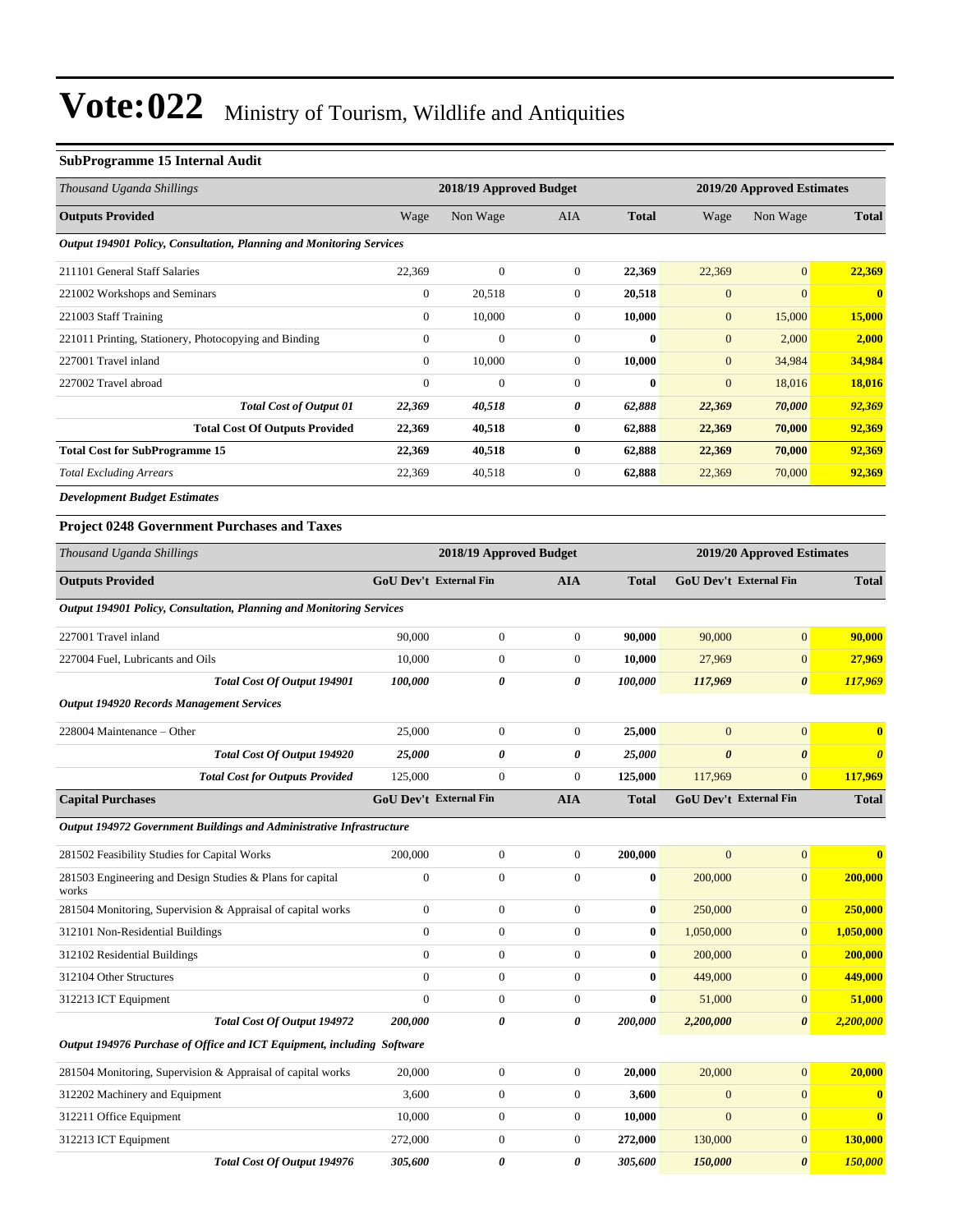#### *Output 194978 Purchase of Office and Residential Furniture and Fittings*

| 312203 Furniture & Fixtures             | $\mathbf{0}$          | $\mathbf{0}$        | $\mathbf{0}$     | $\bf{0}$     | 100,000     | $\vert 0 \vert$       | 100,000      |
|-----------------------------------------|-----------------------|---------------------|------------------|--------------|-------------|-----------------------|--------------|
| <b>Total Cost Of Output 194978</b>      | $\boldsymbol{\theta}$ | 0                   | 0                | $\theta$     | 100,000     | $\boldsymbol{\theta}$ | 100,000      |
| <b>Total Cost for Capital Purchases</b> | 505,600               | $\mathbf{0}$        | $\mathbf{0}$     | 505,600      | 2,450,000   | 0                     | 2,450,000    |
| <b>Total Cost for Project: 0248</b>     | 630,600               | $\mathbf{0}$        | $\mathbf{0}$     | 630,600      | 2,567,969   | $\vert 0 \vert$       | 2,567,969    |
| <b>Total Excluding Arrears</b>          | 630,600               | $\boldsymbol{0}$    | $\mathbf{0}$     | 630,600      | 2,567,969   | 0                     | 2,567,969    |
|                                         | GoU                   | <b>External Fin</b> | <b>AIA</b>       | <b>Total</b> | GoU         | <b>External Fin</b>   | <b>Total</b> |
| <b>Total Cost for Programme 49</b>      | 5,778,480             | $\bf{0}$            | $\bf{0}$         | 5,778,480    | 7,606,969   | $\mathbf{0}$          | 7,606,969    |
| <b>Total Excluding Arrears</b>          | 5,414,440             | $\boldsymbol{0}$    | $\boldsymbol{0}$ | 5,414,440    | 7,606,969   | $\vert 0 \vert$       | 7,606,969    |
|                                         | GoU                   | <b>External Fin</b> | <b>AIA</b>       | <b>Total</b> | GoU         | <b>External Fin.</b>  | <b>Total</b> |
| <b>Grand Total for Vote 022</b>         | 15,790,434            | $\bf{0}$            | 85,004,793       | 100,795,227  | 168,564,394 | $\bf{0}$              | 168,564,394  |
|                                         |                       |                     |                  |              |             |                       |              |